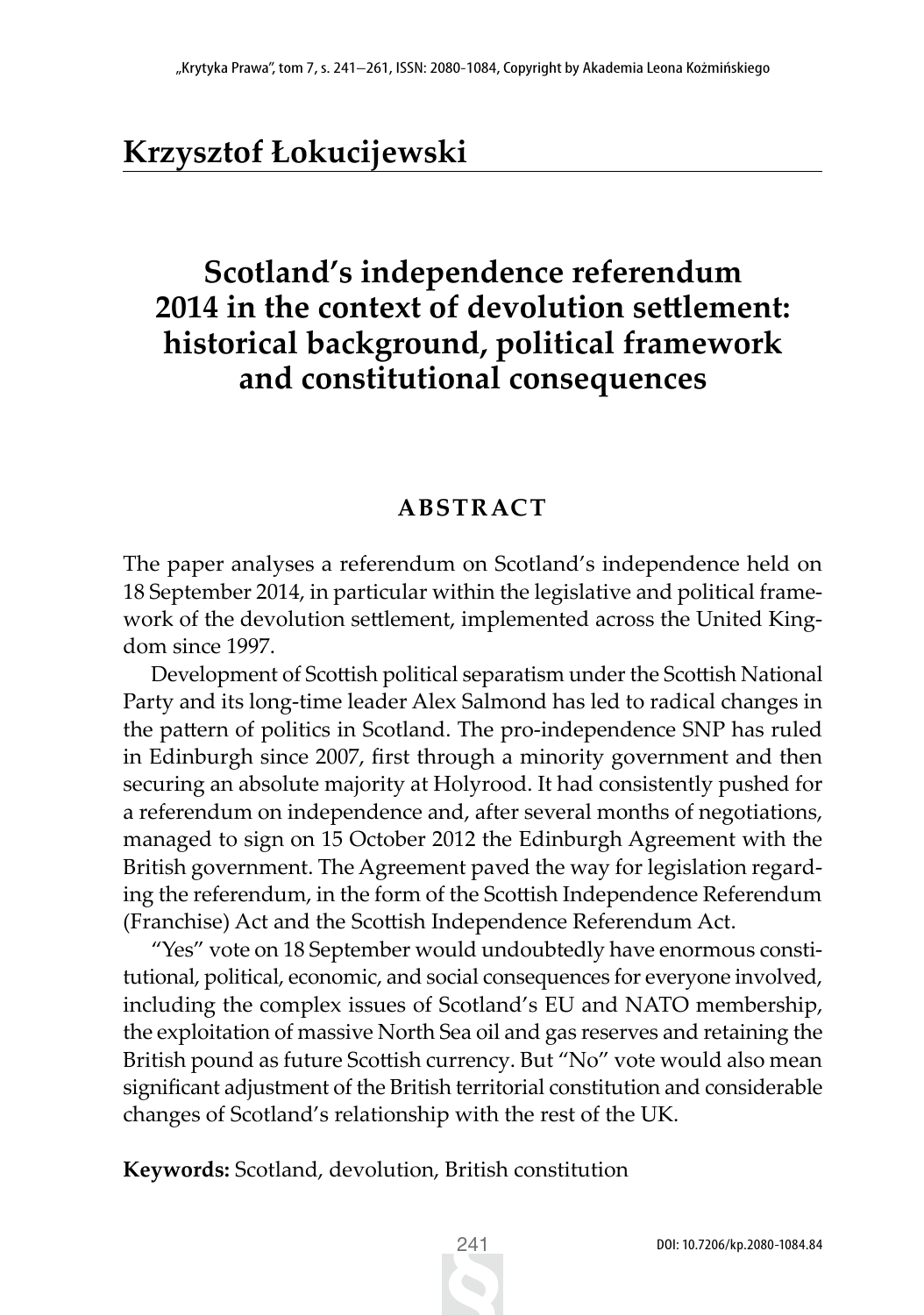# **Krzysztof Łokucijewski**

## **Referendum w sprawie niepodległości Szkocji 2014 w kontekście dewolucji: tło historyczne, ramy polityczne i konsekwencje konstytucyjne**

### **STRESZCZENIE**

Referendum w sprawie niepodległości Szkocji, przeprowadzone 18 września 2014 r., stanowiło jedno z najważniejszych wydarzeń w historii współczesnego brytyjskiego systemu politycznego. Było również wyrazem doniosłych zmian prawnych, jakim podlega ustrój terytorialny Zjednoczonego Królestwa. Celem artykułu jest przedstawienie kontekstu historycznego oraz uwarunkowań polityczno-prawnych, jakie doprowadziły do wrześniowego referendum. Proces przekształceń struktury terytorialnej państwa, określany mianem dewolucji, został zapoczątkowany w 1997 r. Szkockie referendum stanowiło konsekwencję całego ciągu znaczących reform, które doprowadziły do transformacji państwa unitarnego, jakim Wielka Brytania była jeszcze 20 lat temu, w obecny system quasi-federalny o niezwykle silnej dynamice zmian. W artykule poddano również analizie kampanię referendalną oraz podjęto próbę sformułowania możliwych scenariuszy wydarzeń związanych z określonym wynikiem referendum.

**Słowa kluczowe**: Szkocja, decentralizacja, ustrój Wielkiej Brytanii

242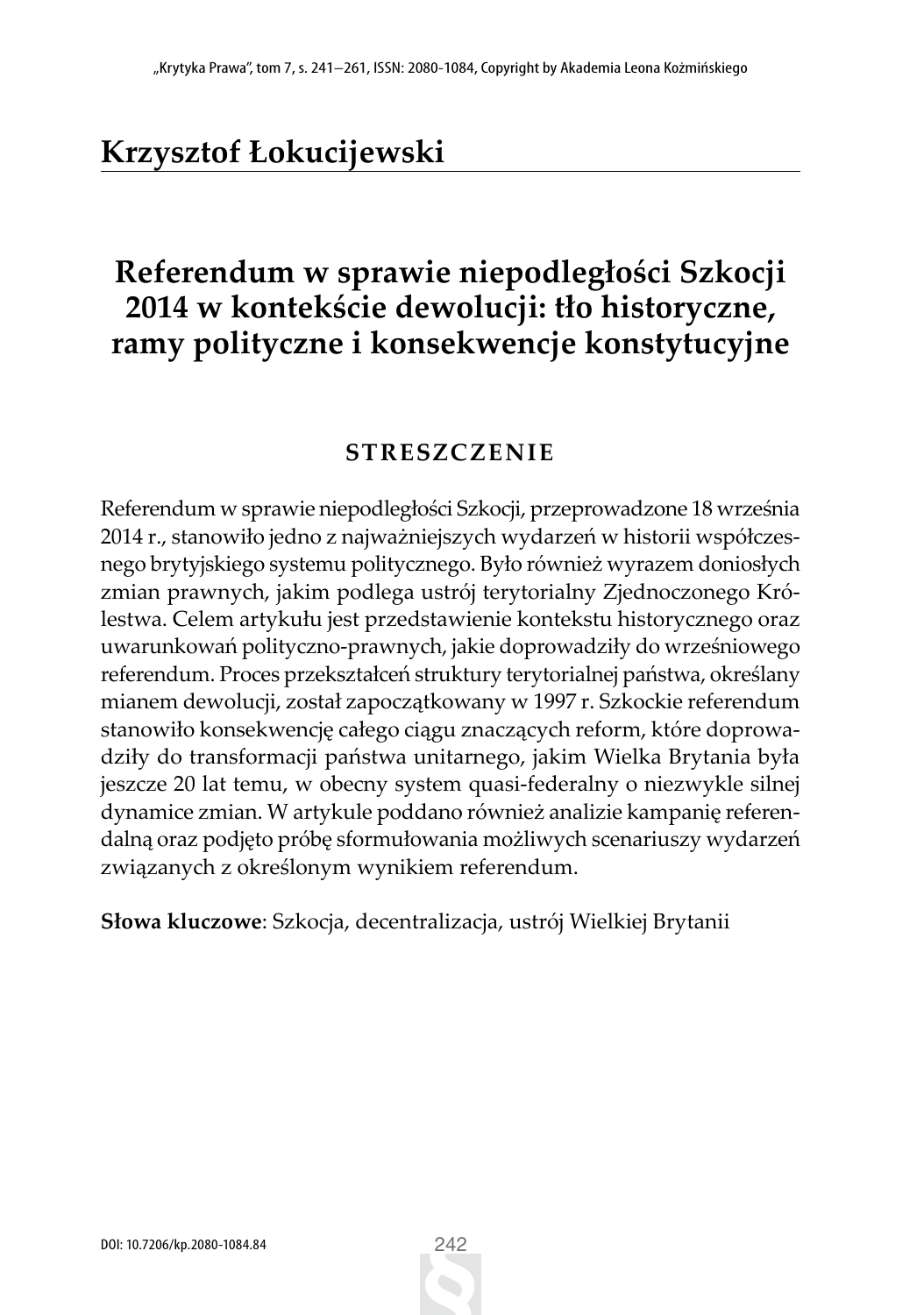Scotland's independence referendum 2014 in the context of devolution settlement: historical background, political framework and constitutional consequences



## **INTRODUCTION**

In 2007 the United Kingdom celebrated 300 years of the Act of Union which combined Scotland and England into one state. On 18 September, 2014 a referendum on Scotland's independence will be held and Scottish voters will be asked a simple question "Should Scotland be an independent country?" If they say "yes" this will mark the most important constitutional event in modern British history, with fundamental consequences for the whole country. But even if they say "no" various political and legislative reforms will follow. And the relationship between Scotland and the rest of the UK has already been largely altered through more than fifteen years of major changes in the British territorial system of government. Most of those reforms fall into a category of devolution, which has already had a lasting effect upon the pattern of British politics.

This paper first introduces the phenomenon of devolution, giving particular attention to its historical context and describing the devolution settlement that has been implemented in the UK since 1997. The next section traces development of Scottish political nationalism under the Scottish National Party and its long-time leader Alex Salmond. Subsequently, the statutory framework for the independence referendum is briefly analysed and the ongoing referendum campaign is discussed. Finally, the implications of potential independence are examined. In the concluding remarks post-referendum realities of a "Yes" versus "No" vote are confronted.



### **DEVOLUTION – REINVENTION OF TERRITORY**

**Devolution** is a process designed to give more powers to the three smaller nations of Scotland, Wales, and Northern Ireland which, together with England, constitute the United Kingdom1. As a **term** it denotes a particular



 $1$  There is already a vast and quickly growing literature on the issue of devolution. The most comprehensive (to the author's knowledge) bibliography has been provided by the Centre for Welsh Legal Affairs, Aberystwyth University, Wales. It is available at http://www.aber.ac.uk/en/is/subject/law/devolution/.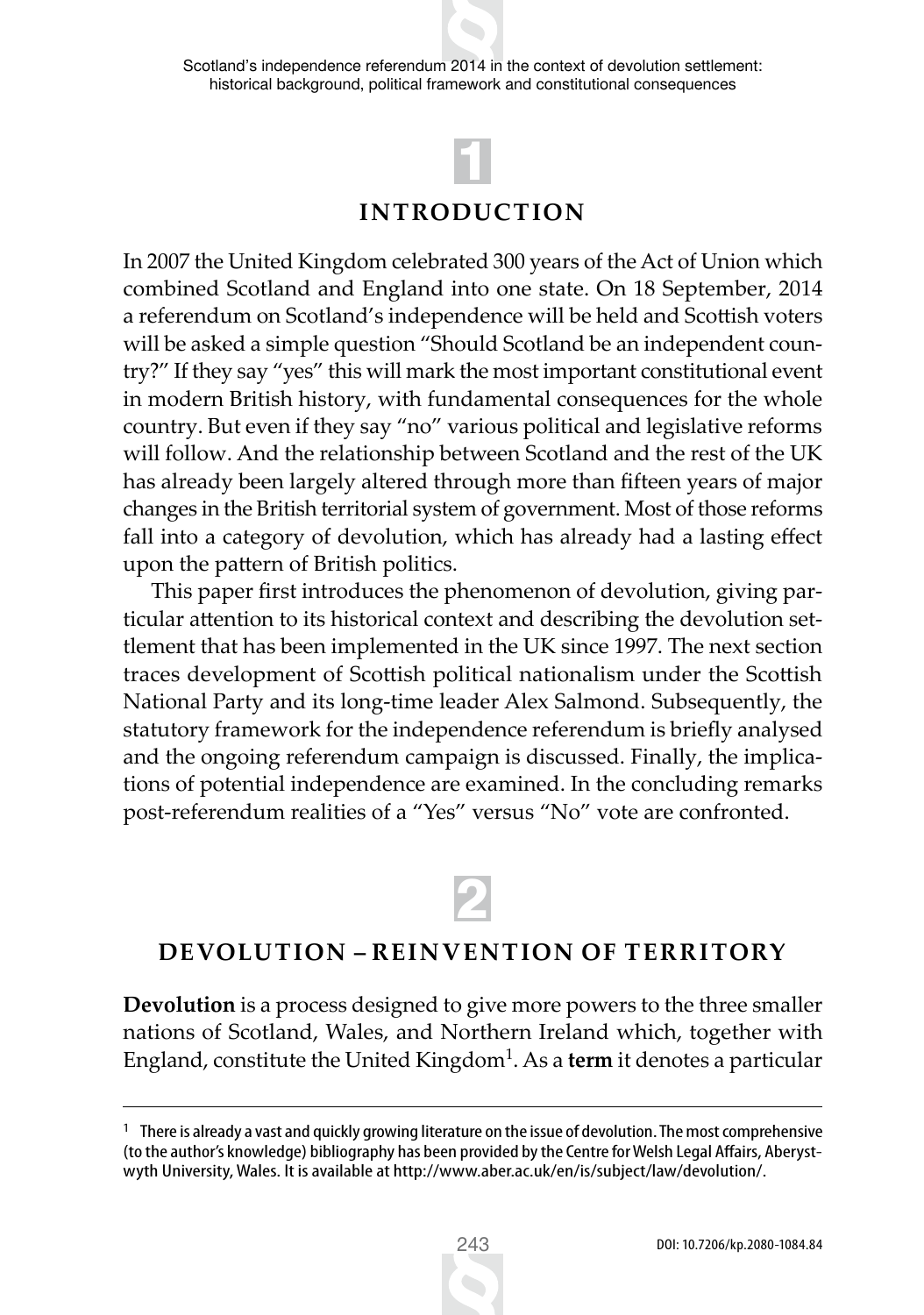form of political, legislative and administrative decentralisation. It provides for a second level of government below the state and above the local authorities. And it has been widely recognised as one of the most significant constitutional developments in contemporary Britain2.

**Historically**, the term 'devolution' was largely synonymous with Irish "**home rule**" – the issue that arose in the late nineteenth century and produced a series of reforms, in the form of several Irish Home Rule Bills and the Government of Ireland Acts. They were intended to provide self-government for Ireland but within the then UK. However, the Irish question was resolved by the settlement of 1922, which finally led to full independence of the Republic of Ireland. And home rule sentiment in the mainland UK subsided in the interwar recession.

The question of devolution returned to the national agenda in the 1960s and the subsequent decades following the rise of Scottish and Welsh nationalism, along with the crisis of a welfare state and growing disparities between the policies of Conservative governments in London and the preferences of the electorate in the regions. The nationalistic sentiment began to grow in Scotland and, to a lesser extent, in Wales, and the central government first tried to tackle the issue in **the 1970s**. The Labour Party government produced two devolution bills, which passed with great difficulty, in the form of the Scotland Act 1978 and the Wales Act 1978. They were intended to introduce a limited form of autonomy in both regions. The statutes were subject to approval in a referendum. The first law passed in the Scottish referendum of 1979 but did not meet the 40 per cent threshold of the eligible electorate and the Welsh proposals were heavily defeated in the Welsh referendum of 1979<sup>3</sup>. The Conservative Party which regained power shortly

<sup>2</sup> For a concise overview of devolution reforms see e.g. M. Keating, *Devolution in the United Kingdom* [in:] *The Oxford encyclopedia of the modern world*, ed. P.N. Stearns, Oxford 2008; for a more detailed account see e.g. D. Birrell, *Comparing devolved governance*, Basingstoke & New York 2012; R. Deacon, *Devolution in the United Kingdom*, Edinburgh 2012; A. Blick, *Devolution and regional administration: a federal UK in embryo?*, London 2009; *Has devolution worked?*, eds. J. Curtice, B. Seyd, Manchester 2009; M. Keating, *The independence of Scotland: self-government and the shifting politics of union*, Oxford 2009; *Devolution and power in the United Kingdom*, ed. A. Trench, Manchester 2007; *Has devolution delivered?*, ed. C. Bromley, Edinburgh 2006; M. Leeke, C. Sear, O. Gay, *An Introduction to devolution in the United Kingdom*, House of Commons Library, Research Paper 03/84/2003; V. Bogdanor, *Devolution in the United Kingdom*, Oxford 1999.

 $3$  In Scotland there were 51.6% votes in favour of devolution, with 63.6 % turnout, in Wales only 20.9 % "Yes" votes, with 58.8 % turnout; data in *Scotland and Wales: nations again?*, eds. B. Taylor, K. Thomson, Cardiff 1999, p. 5.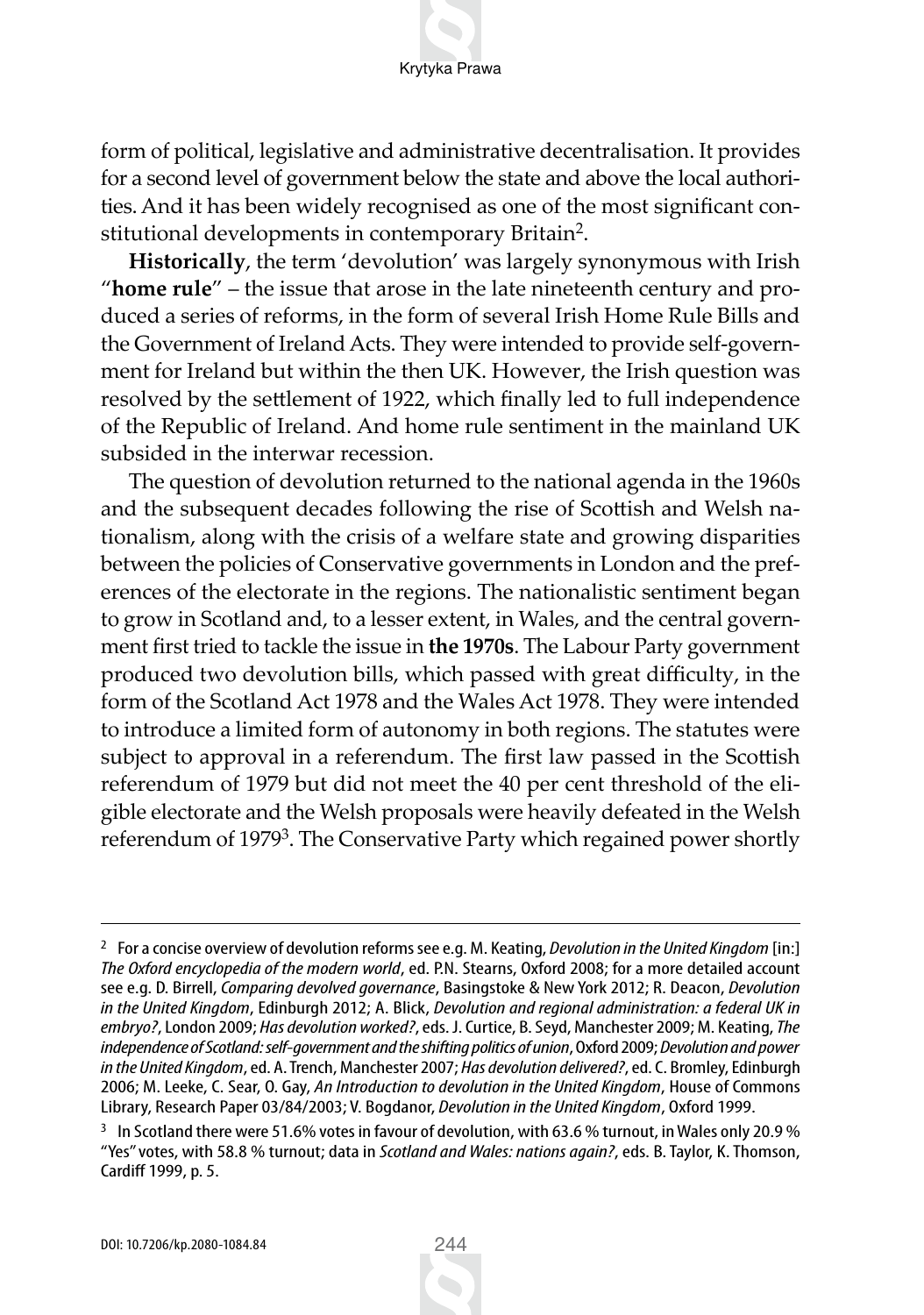after the referendums was at that time strongly opposed to the idea of devolution and consequently repealed both statutes.

During the 1980s and '90s support for devolution in Scotland and Wales increased, particularly because the national government in London was for 18 years (1979-97) dominated by the Conservative Party under the leadership of Margaret Thatcher and John Major, whereas voters in both regions elected predominantly Labour candidates to the House of Commons<sup>4</sup>. The issue returned to the political agenda in **the 1990s**, in the context of regionalisation and the national revivals occurring across Europe and also due to the Conservative Party losses, particularly devastating across Scotland and Wales, in the 1997 parliamentary elections<sup>5</sup>. The Conservatives were no longer strong enough to successfully oppose devolution at Westminster or at the regional level. New legislative proposals were prepared by the Labour government of Tony Blair and approved in the 1997 Scottish and Welsh referendums<sup>6</sup>. Elections to the Scottish Parliament and the National Assembly for Wales took place in 1999 and both institutions were created the same year, opening a completely new chapter in the operation of the British political, legislative and administrative system.

The process of devolution in Northern Ireland followed its own, specific way, due to political constraints stemming from the long-lasting Ulster conflict. There, the 1998 Good Friday Agreement provided for a decentralised

It is worth mentioning that many of the most prominent Labour Party politicians of recent years, including two successive prime ministers (Tony Blair [1997–2007] and Gordon Brown [2007–2010]) have either been Scottish-born or resided in Scotland. Other famous Scotsmen, contributing in the past to the wealth and influence of the British Empire, include e.g. David Hume, Adam Smith, James Watt, Alexander Graham Bell, and Alexander Fleming.

<sup>5</sup> Vote share of the Conservative Party in Westminster elections dropped across Scotland from around 40% in 1945-59 period, which brought 24 to 34 Scottish seats in the House of Commons out of a total of 71, to less than 18% in 1997–2010 elections, with none (in 1997) to maximum only 1 Conservative seat representing Scotland during that period (out of 59). The Labour Party's vote share in Scotland decreased over the same time from around 50% to 40%. Data in S. Alonso, *Challenging the state: devolution and the battle for partisan credibility – a comparison of Belgium, Italy, Spain and the United Kingdom*, Oxford 2012, p. 112, and A. Trench, *Devolution and the 2010 election in Scotland, Wales and Northern Ireland*, [in:] Coalition Britain: the UK election of 2010, eds. G. Baldini, J. Hopkin, Manchester 2012, p. 155. Also see G. Hassan, E, Shaw, *The strange death of Labour Scotland*, Edinburgh 2012; *Whatever happened to Tory Scotland*, ed. D. Torrance, Edinburgh 2012; A. Smith, *Devolution and the Scottish Conservatives*, Manchester 2011.

<sup>6</sup> In Scotland's referendum 1,775,045 (74.3 per cent) voted in favour of a Scottish Parliament, with 614,400 (25.7 per cent) against, with 60.1% turnout, and 1,512,889 (63.5 per cent) supported giving the Parliament tax-varying powers, with 870,263 (36.5 per cent) against, with 60.0% turnout. In Wales an Assembly was approved by 50.3% of voters, with 50.1% turnout; data at http://www.election.demon.co.uk/scottish.html.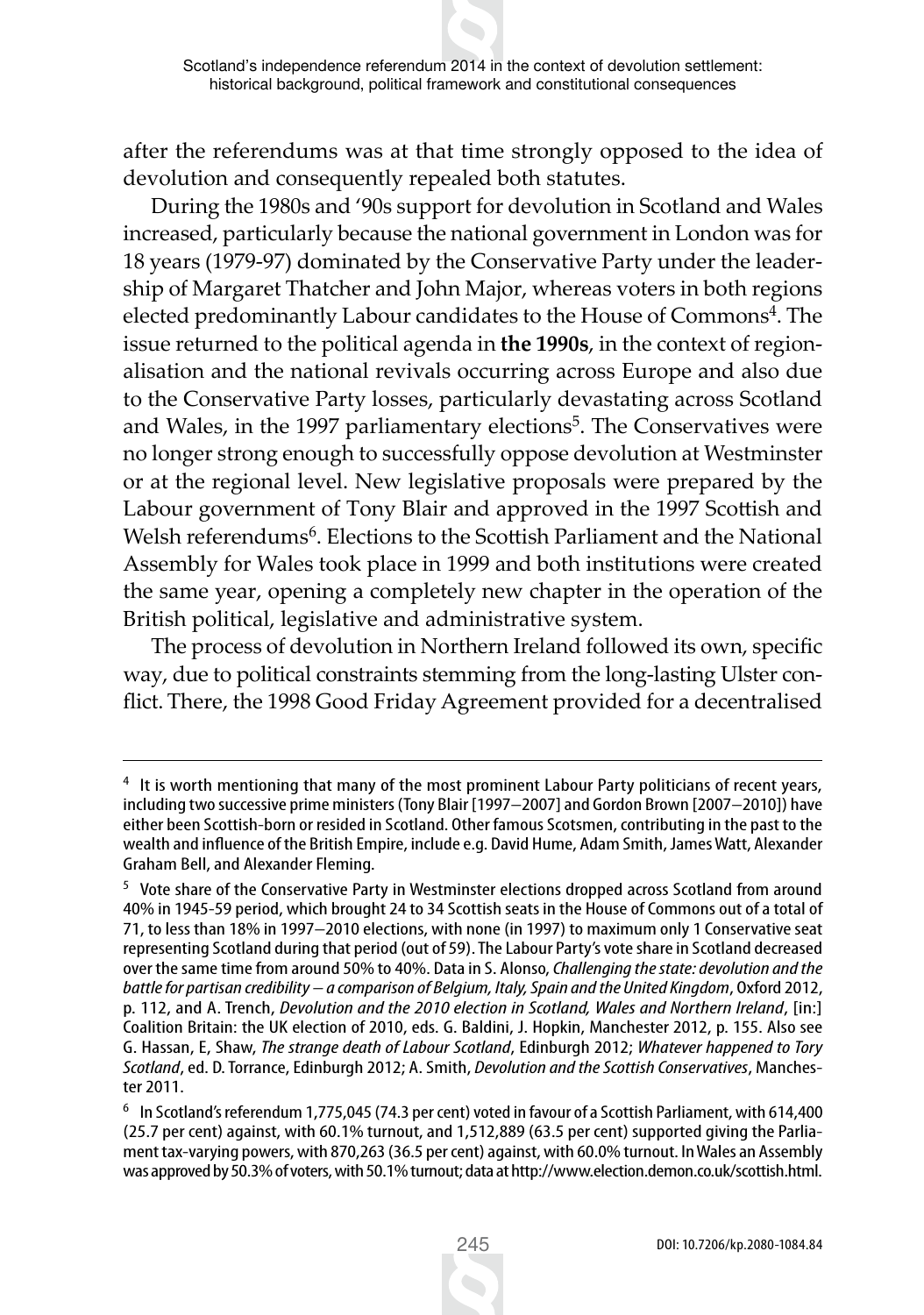power-sharing multi-party government. Because of the restraints of the peace process the Northern Irish arrangement had to be suspended several times and came fully into operation only in 2007.

Therefore, the **devolution settlement** concerns the three regions **of Scotland**, Wales, and Northern Ireland, while keeping England under direct central rule, as opposite to the regional "home rules". The settlement is consequently asymmetrical, first in applying only to the three smaller nations of the UK, as there has never been a serious question of a separate parliament for England, and secondly in providing different solutions among those three.

As a result of referendums and legislative changes three important domestic political institutions for the component nations of the UK were established – the Scottish Parliament, the National Assembly for Wales and the Northern Ireland Assembly. The existence of historical and administrative variations resulted in different ways in which devolution has been applied. This paper deals predominantly with the case of Scotland, hence the following remarks will shortly describe the settlement implemented there.

The **Scottish Parliament** has been endowed with **legislative powers over** all matters not expressly reserved to the British (Westminster) Parliament<sup>7</sup>. They include, among others, agriculture, education, environment, health, housing, local government, policing and courts, and regional transport. The **UK government** is **responsible for** national policy on "**reserved powers**", which mostly include defence and national security, foreign policy and international relations, energy regulation, immigration and nationality, macroeconomic policy, social security, as well as most taxation.

The Scottish Parliament, also called Holyrood, from an area in Edinburgh where the parliament building is located, is a legislation-making body, being able to pass bills in areas of its devolved responsibilities. The leading parliamentary party or coalition appoints the Scottish Executive which is headed by a first minister $8$ . As far as taxation is concerned it had had the limited power to raise or lower the basic rate of income tax by three pence

 $7$  Before devolution the sole legislative and executive authorities for Scotland, apart from local government, were the British government and its Scottish Office, which moved from London to Edinburgh in 1939. The Office has been headed by the Secretary of State for Scotland, who represents Scotland in the British government's cabinet.

<sup>8</sup> The position of the First Minister of Scotland was created in 1999 and has been held by Donald Dewar (1999–2000, Labour), Henry McLeish (2000–01, Labour), Jack McConnell (2001–07, Labour), Alex Salmond (2007–19 November 2014, SNP), Nicola Sturgeon (20 November 2014 – incumbent, SNP).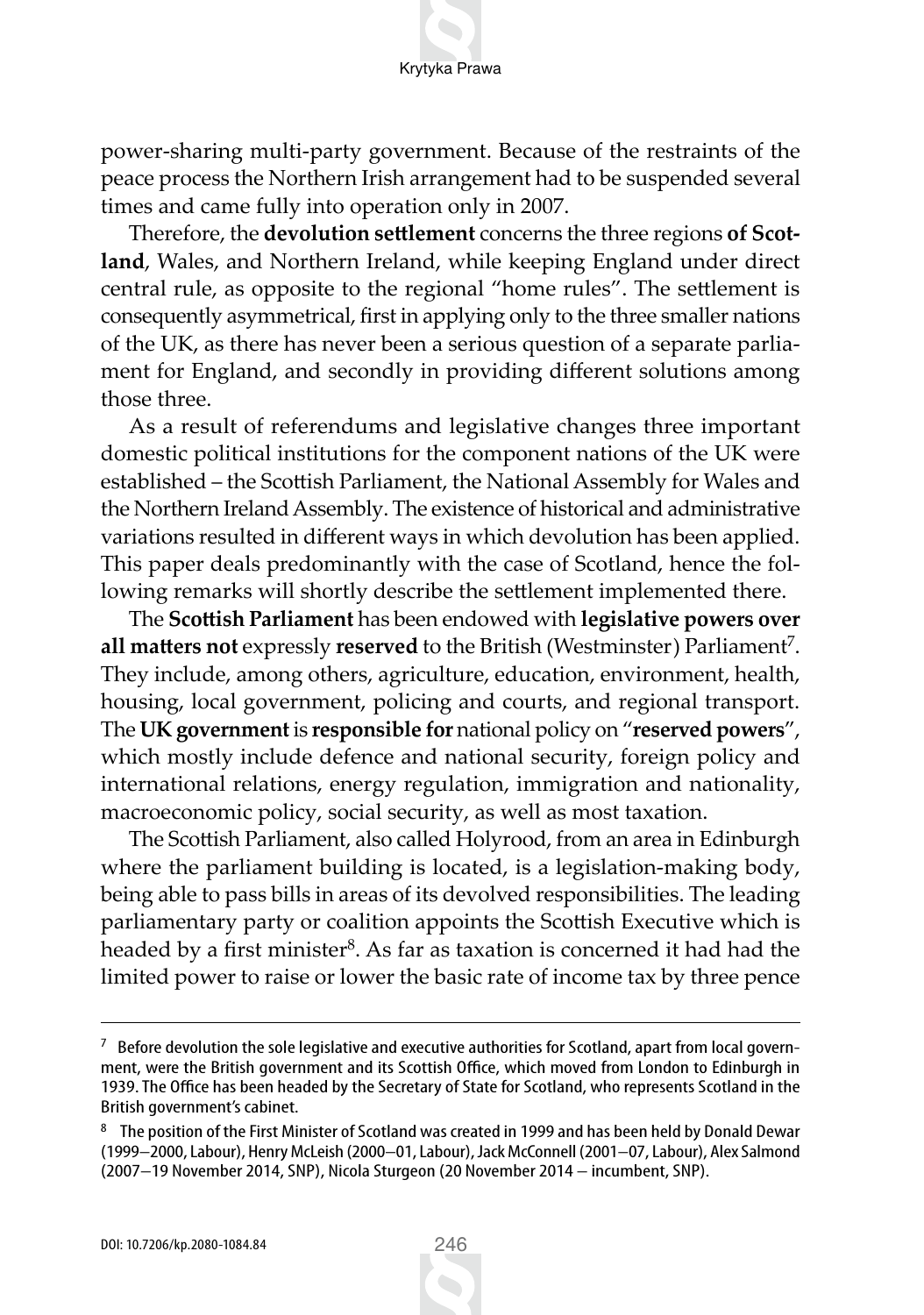in the pound, later increased in the Scotland Act 2012 to ten pence. These solutions seem to have been a compromise between growing demands for Scottish fiscal autonomy versus constraints epitomised by the British Treasury.

By the early 2000s there was a broad political consensus regarding devolution, as all major political parties were in favour of the devolved institutions and an overwhelming majority of public opinion also supported the settlement. It was generally viewed as a safe and effective way to avoid the disadvantages of both former centralisation and potential separation.

The devolution arrangement provides several **mechanisms and institutions for co-operation** and conflict resolution between the national government and the devolved authorities, including the Judicial Committee of the Privy Council, joint ministerial committees, memoranda of understanding and concordats, and also various informal ways of communication. The political process had also been made easier due to the fact that for a number of years the Labour Party dominated both Westminster and Holyrood. Only in 2007 the Scottish National Party replaced Labour as the largest party, forming first a minority government and, after the 2011 election victory, a majority one.

However devolution has caused some **tensions**, in particular **over public spending**. A seminal example has been the case of abolishing university tuition fees and prescription charges by the Scottish Parliament. These services are not free in England, where student tuition fees can reach £9,000 a year. At the same time Scotland's public services are generally paid for by all UK taxpayers. Under the terms of a mechanism called the Barnett formula funding is allocated around different parts of the country. The formula gives the devolved entities a proportionate share of spending on comparable functions in England. This has been seen as a way of English taxpayers subsidising free services in Scotland and has given rise to some anti-Scottish sentiment in England.

Another controversial political issue, known as the **West Lothian question** (named after Tam Dalyell, a Member of Parliament for West Lothian, who posed the question during a parliamentary debate) is the fact that Scottish members of the British Parliament (currently Scotland is represented in the House of Commons by 59 members), along with MPs from Wales and Northern Ireland, exercise – sometimes decisive – power at Westminster over English constituencies, while English MPs have no say in devolved matters regarding Scotland, Wales and Northern Ireland. In other words,

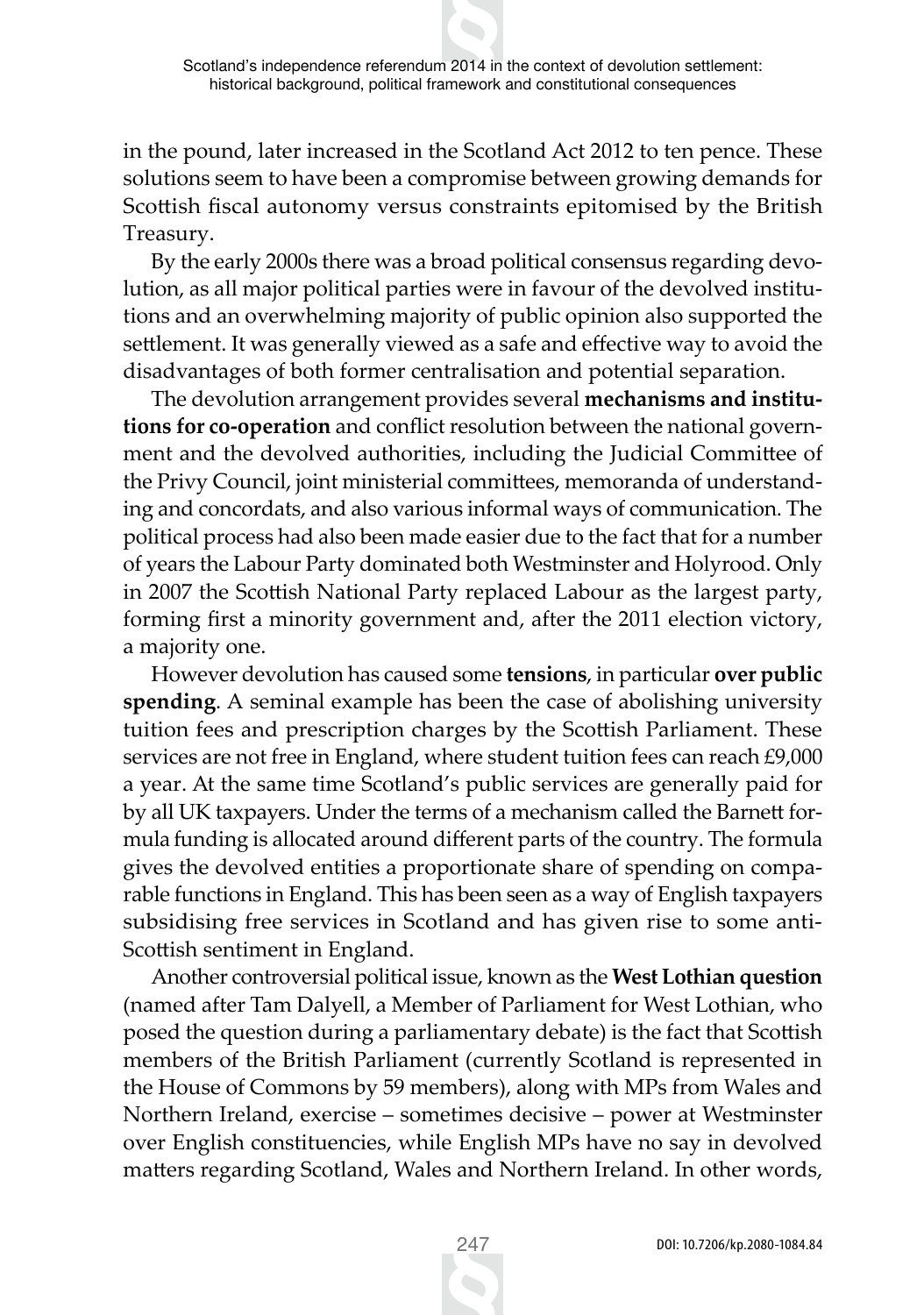Scottish, Welsh and Irish MPs are able to vote on all laws that only apply to England but not vice versa.

There is also a heated political and academic debate **whether devolution transforms** the British state **from the unitary political system into a federal one**9. Another area of controversy is the relationship between the new territorial arrangement enacted through the post-1997 devolutionary reforms and the principle of parliamentary sovereignty. Given the limited space of this paper I must largely leave out of consideration the question of federalism and the challenges for the principle of parliamentary sovereignty generated by the process of devolution. Nevertheless it should be mentioned that the British polity cannot be longer explained in simple terms of a unitary entity. Considerable and diversified autonomy exercised by the three regional governments, with the lack of similar arrangement in case of England (apart from London with its democratically elected mayor and assembly) may lead to a conclusion that we are dealing with a quasifederal system. Moreover, on the basis of political and legislative analysis, the British territorial regime can be described as a hybrid form that goes **beyond** the **unitary-federal dichotomy**, in which Scotland, Northern Ireland and Wales operate to a large extent as if they were federal units, whereas England retains solely unitary status.

As far as the **problem of parliamentary sovereignty** is concerned, the powers of the subnational authorities can be technically withdrawn by the central government at any time. The Westminster Parliament is still able to pass laws for any part of the UK, but in practice it does not deal with devolved matters without the agreement of and co-operation with the devolved authorities. Additionally, devolution has proved possible because of the flexibility and informality of the British constitutional order, which allows intergovernmental relations to be shaped in accordance with the current necessities and challenges of political decision-making.



<sup>9</sup> For a wider analysis see e.g. A. Blick, *A federal Scotland within a federal UK*, London 2009; V. Bogdanor, *The new British constitution*, Oxford 2009.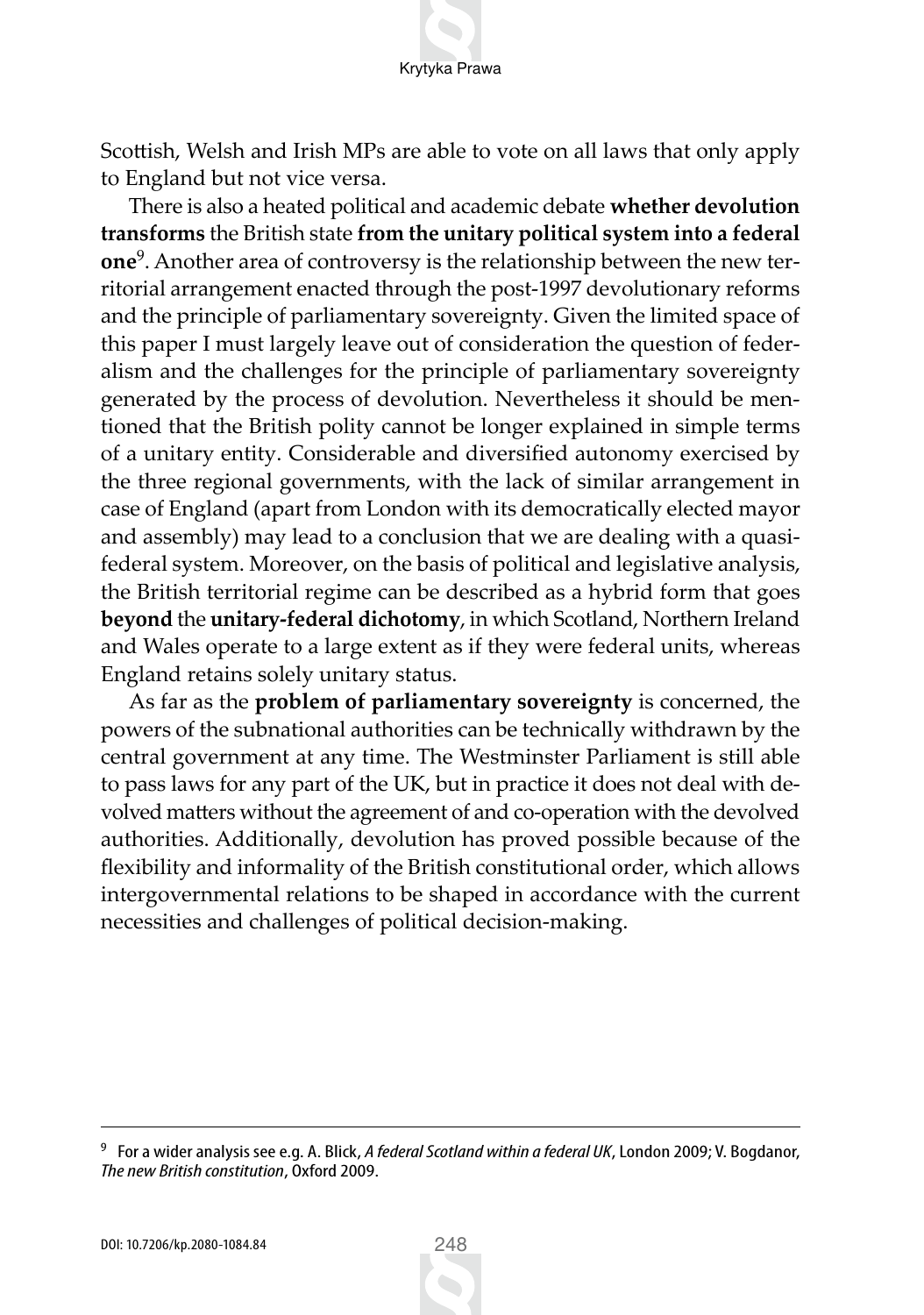Scotland's independence referendum 2014 in the context of devolution settlement: historical background, political framework and constitutional consequences

# 3

## **AWAKENING OF THE POLITICAL SENTIMENT IN SCOTLAND10**

Scotland is generally regarded to have maintained its independence from about 843, with king Kenneth (MacAlpin) I as the first monarch of the newly united kingdom<sup>11</sup>. Historically, it had long refused to consider itself as anything other than a separate state. It was an independent country until the 1707 Acts of Union, which combined England (with Wales) and Scotland and formed the Kingdom of Great Britain. For the previous century both countries remained in a personal union, since 1603 when James VI of Scotland succeeded Elizabeth I of England as James I. Under the 1707 Acts the Scottish Parliament was ended and the Westminster Parliament increased by 45 commoners and 16 peers representing Scotland, although the countries retained distinct legal and judicial systems. Economically, Scotland benefited by gaining free trade with England and its colonies.

For most of the 19th and 20th centuries Scottish political scene had been dominated by major Britain-wide political parties of conservative, liberal and labour creed. A new player, the **Scottish National Party**, was founded in 1934, with the aim of pushing for Scottish home rule but at first rejecting the goal of full independence. The party started to make substantial electoral progress in the 1960s, particularly at the level of local council elections. From that period onwards more and more people in Scotland began to demand greater control over their own affairs and this trend was reflected in a rise in support for the SNP. In the general elections of February and October 1974 they won 7 and 11 seats respectively. At that time the party was



<sup>&</sup>lt;sup>10</sup> There is also a parallel course of analysis regarding the revival of the Scottish national identity, with considerable academic literature; see e.g. M.S. Leith, D. Soule, *Political discourse and national identity in Scotland*, Edinburgh 2011; *National identity, nationalism and constitutional change*, eds. F. Bechhofer, D. McCrone, Basingstoke & New York 2009; *Culture, nation and the new Scottish Parliament*, ed. C. McCracken-Flesher, Lewisburg 2007; *Devolution and identity*, eds. J. Wilson, K. Stapleton, Aldershot & Burlington 2006; C. Harvie, *Scotland and nationalism: Scottish society and politics 1707 to the present*, London & New York 2004; A. Ichijo, *Scottish nationalism and the idea of Europe*, London & New York 2004.

<sup>&</sup>lt;sup>11</sup> A comprehensive description of various aspects of Scottish history, economy, politics and government can be found on Encyclopaedia Britannica website at http://www.britannica.com/EBchecked/ topic/529440/Scotland. An informative re-view of political developments leading to the independence referendum can be found at e.g. http://www.politics.co.uk/re-ference/scottish-independence, http:// www.bbc.com/news/events/scotland-decides, http://www.theguardian.com/uk/scotland.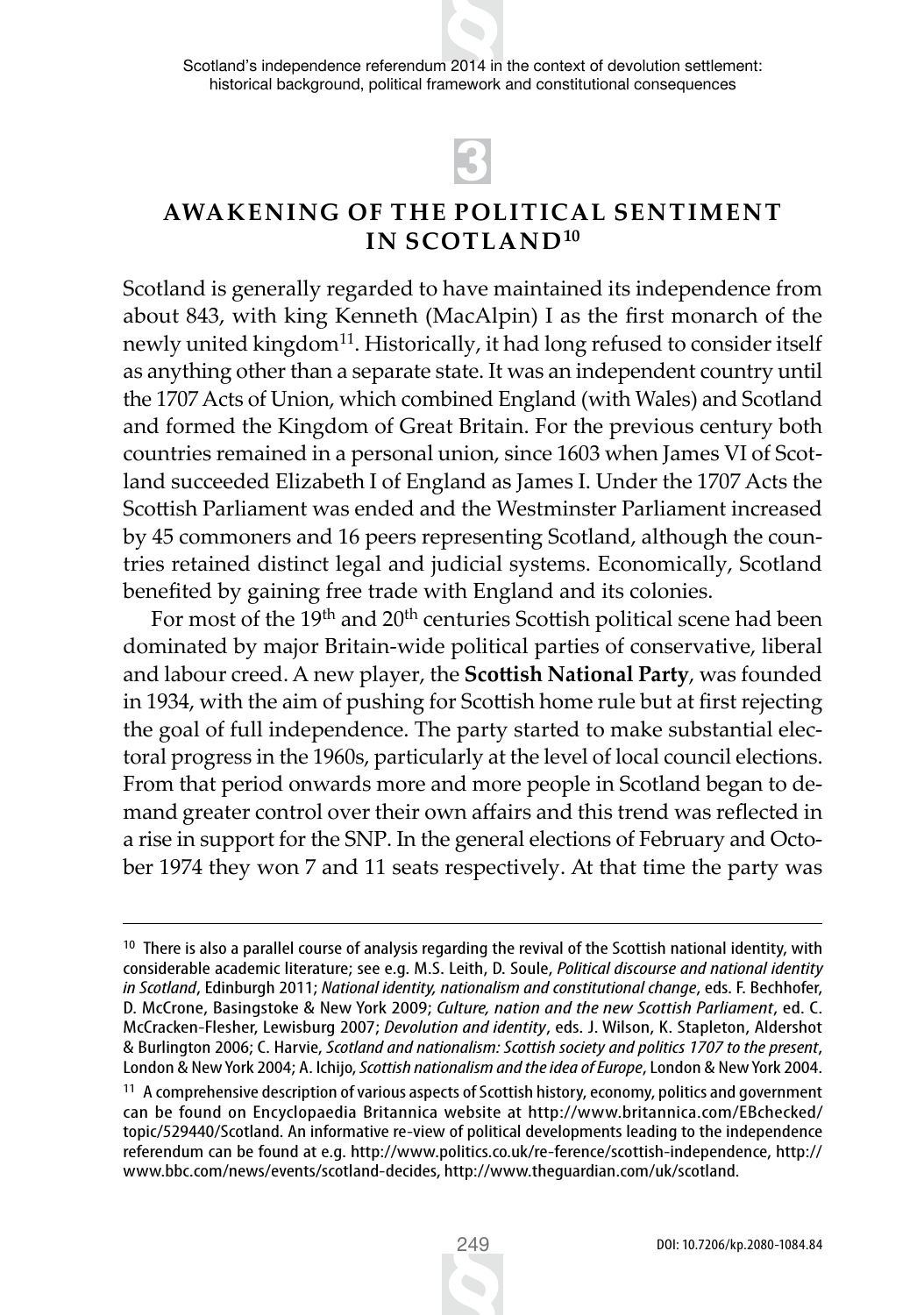already expressing its explicitly nationalist aspirations, which were complemented by social democratic left of centre political agenda.

After the failure of the 1979 referendum the SNP lost some of its impetus. Under the Conservative Thatcher government of the 1980s the devolution project was largely shelved and its full revival did not start until a decade later. The successful 1997 referendum gave a boost to morale and **support for** the **SNP**. But it took ten more years to achieve a historic victory in the 2007 Scottish parliamentary elections. The pre-election Manifesto clearly stated: "The 300-year old Union is no longer fit for the purpose. It was never designed for the 21<sup>st</sup> century world. It is well past its sell by date and is holding Scotland back. [...] The SNP believe Scotland and England should be equal nations – friends and partners – both free to make our own choices.<sup>12</sup>" Characteristically, two major British parties fought in the latest 2010 UK parliamentary elections under the banners of "Strengthening the Union" (Conservatives) and "Protecting the UK and supporting the Union" (Labour)13.

The pro-independence **SNP emerged** in 2007 as the largest party with 47 (36%) of the 129 seats available, with 46 Labour seats coming second. As a consequence, the SNP formed a minority government with Alex Salmond, its leader between 1990 and 2000 and also since 2004, becoming the First Minister. He was, however, unable to secure the approval at Holyrood for a referendum on independence.

In the next 2011 elections the party further increased the number of seats to 69, giving it an absolute majority in Scotland's Parliament. The election results also gave the SNP enough political power within Holyrood to **call a referendum on independence**. What the party leaders had to do now was to convince the coalition government in London that the referendum proposal is viable. Most opinion polls suggested that an early vote on full independence would be lost, therefore Salmond's twofold aim was to postpone the referendum towards the end of the parliamentary term and also to offer Scottish people three different options – full independence, stronger devolution within the UK, and the status quo.

In January 2012 Salmond announced his plan to hold a referendum in 2014. Following several months of discussions and negotiations between

<sup>12</sup> http://www.politicsresources.net/area/uk/ass07/man/scot/snp.pdf.

<sup>&</sup>lt;sup>13</sup> For the Conservative Party Manifesto see http://www.politicsresources.net/area/uk/ge10/man/parties/ consmanifesto2010\_ hires.pdf, and for the Labour Party Manifesto: http://www2.labour.org.uk/uploads/ TheLabourPartyManifesto-2010.pdf.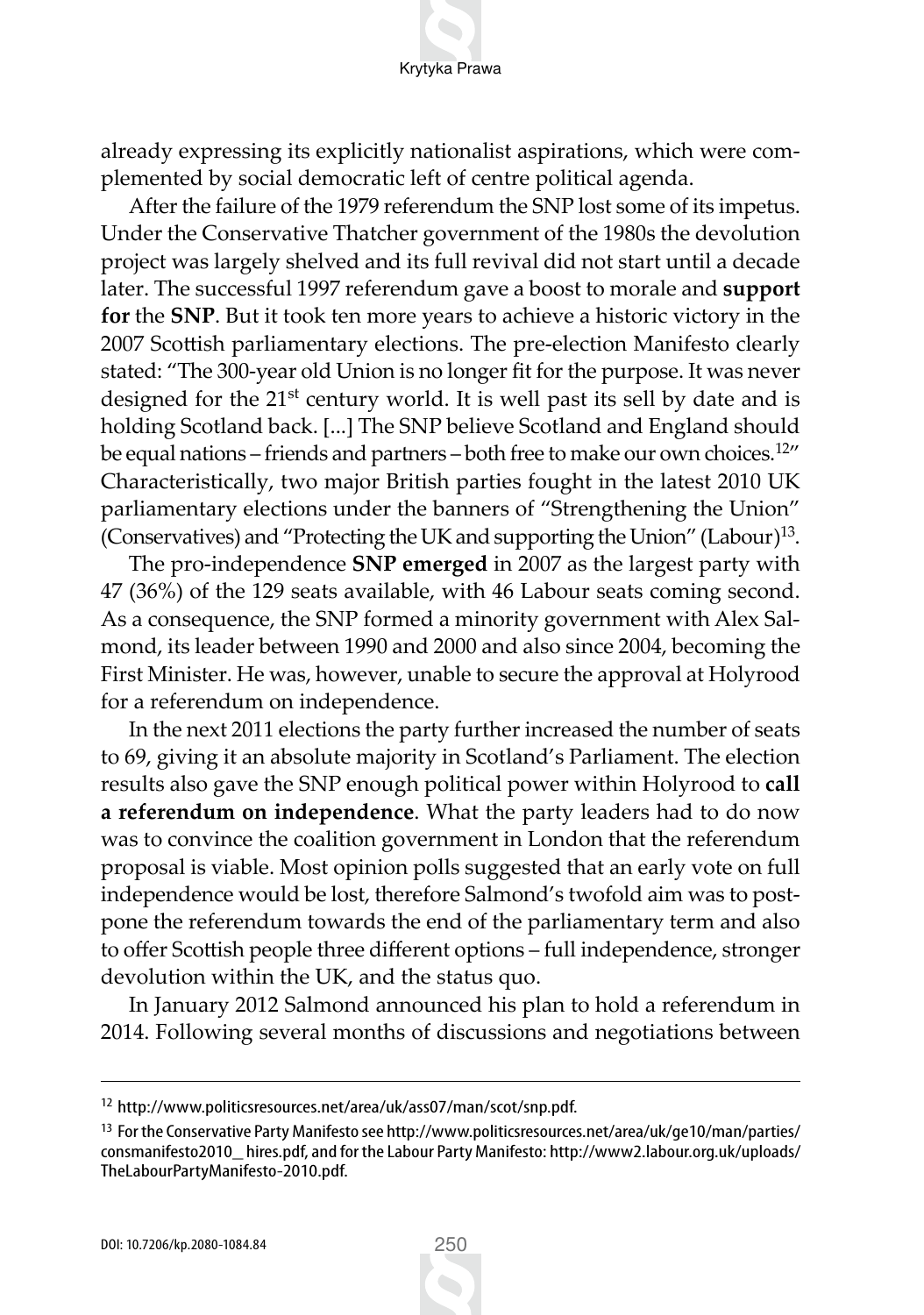Scotland's independence referendum 2014 in the context of devolution settlement: historical background, political framework and constitutional consequences

London and Edinburgh, an agreement was signed on 15 October (the **Edinburgh Agreement**) between Prime Minister David Cameron and First Minister Alex Salmond<sup>14</sup>. Both governments agreed to support legislation in the UK and Scottish Parliaments that would allow a single-question referendum to be held before the end of 2014. In particular, the parties agreed, under the terms of Section 30 of the Scotland Act 1998, to promote an Order in Council which would pass power from Westminster to Holyrood to legislate on the referendum. The SNP was successful in holding off the vote until 2014, which would allow more time to build support for their campaign. On the other hand, the UK government managed to limit the referendum to a single question (in or out of the UK), depriving the SNP of an opportunity to put forward other, less radical solutions. Opinion polls at the time when the agreement was signed showed majorities of up to two- -to-one against independence.

In early March 2013 Alex Salmond declared that a referendum would be held in September 2014 and that it would contain the fundamental "Yes/No" question: "Should Scotland be an independent country?"

# 4

#### **THE STATUTORY FRAMEWORK FOR THE REFERENDUM**

The Edinburgh Agreement between the UK government and the Scottish Government paved the way for Holyrood legislation regarding the referendum. Consequently, **two Acts of the Scottish Parliament** have been enacted under the powers temporarily transferred from Westminster<sup>15</sup>.



<sup>&</sup>lt;sup>14</sup> A timeline of events regarding the negotiations, referendum campaign and electoral procedures can be found in the UK Scotland Office's Policy Paper "*Milestones in the Scottish independence referendum process*", published at https://www.gov.uk/government/publications/scottish-independence-milestoneson-the-road-to-the-referendum/milestones -in-the-scottish-independence-referendum-process. For the British government's analysis on Scotland's place in the UK see https://www.gov.uk/government/collections/scotland-analysis. For the Scottish government's position and relevant information see http://www. scotreferendum.com/.

<sup>&</sup>lt;sup>15</sup> The case of the Scottish Parliament legislation in the context of the independence referendum is an interesting example of shaping the relationship between devolved institutions and central government in London. As H. Green, a senior lecturer in the School of Law at the University of Aberdeen, highlighted: "The Franchise Bill is the [Scottish–K.Ł.] Parliament's first experiment with designing an electorate for a national poll. Referendum law-making apart, the franchise remains a reserved matter. The Parliament's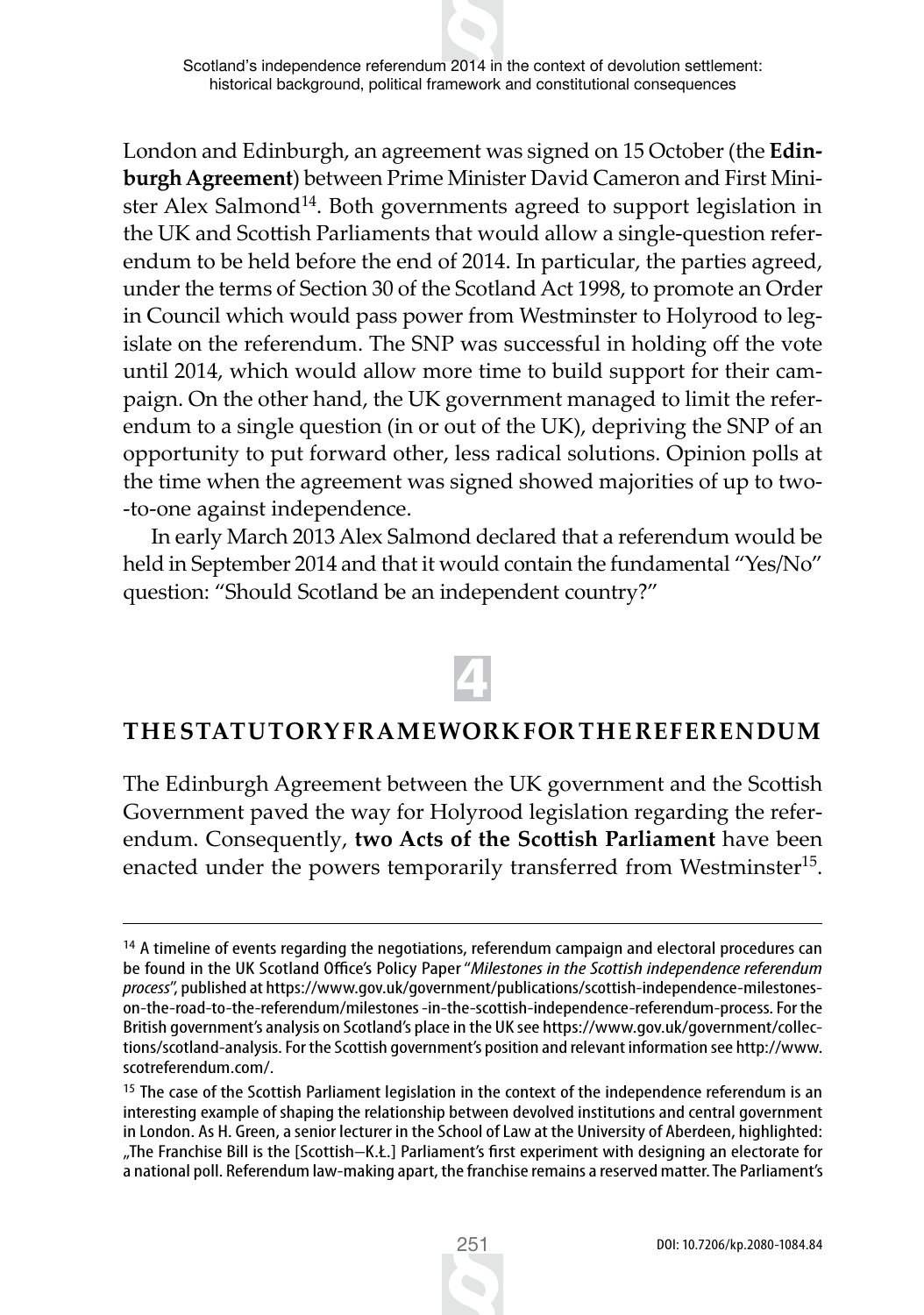First, the Scottish Independence Referendum (Franchise) Bill was introduced on 11 March, 2013 and, after somewhat hastily debate, the Bill was passed at Holyrood on 27 June and received Royal Assent on 7 August, 201316. Secondly, the Scottish Independence Referendum Bill was introduced on 21 March and, after more considerable debate, was passed on 14 November and received Royal Assent on 17 December, 2013, coming into force the next day<sup>17</sup>.

The first statute defines who is entitled to vote and also provides for the establishment of a register of young voters for the purpose of the referendum. A criterion of residence has been adopted, which excluded from the vote Scots residing in other parts of the UK or overseas. The Act has also fulfilled the Scottish Government's commitment of lowering the voting age to 16. As H. Green reported, "The reduction of the age limit for referendum voting rights has raised considerable administrative and logistical challenges concerning the registration of young voters. Those were the reason that the Franchise Bill was split off from the main referendum Bill: [...] to ensure enough time to activate the special arrangements for the registration of young voters for which the Bill provides<sup>18</sup>."

Therefore, almost all residents of Scotland over 16 (approximately 4.4 million people) are eligible to vote, as long as they are British, European Union or Commonwealth citizens with permission to stay in the UK and are registered to vote. On the other hand, around 800,000 Scots who live in

<sup>18</sup> H. Green, *op.cit.*

devolved authority over elections is generally limited by the Scotland Act 1998 in ways that preclude amending franchise law for political elections. The Scotland Act 2012 devolves more power concerning the administration of elections, but does not grant authority to legislate on the extent of voting rights within Scotland. In passing the Franchise Bill, the Scottish Parliament has therefore engaged for the first (but perhaps not the last) time with a constitutional task that is usually the sovereign preserve of national legislatures in independent states: legislating on the general principles governing the right to vote in a national poll." [in:] H. Green, *Prisoners and other people: the right to vote in the Scottish Independence Referendum (Franchise) Bill*, posted on 18/07/2013 at http://www.scottish-constitutionalfutures.org/ OpinionandAnalysis/ViewBlogPost/tabid/1767/articleType/ArticleView/articleId/1951/Heather-Green-Prisoners-and-Other-People-the-Right-to-Vote-in-the-Scottish-Independence-Referendum-Franchise-Bill.aspx.

<sup>16</sup> The content of the Scottish Independence Referendum (Franchise) Act 2013 is available at http://www. legislation. gov.uk /asp/2013/13/contents. The detailed legislative procedure is presented at http://www. scottish.parliament.uk/parliamen-tarybusiness/Bills/60464.aspx.

<sup>17</sup> For the content of the Scottish Independence Referendum Act 2013 see http://www.legislation.gov. uk/asp/2013/14/con-tents. The legislative procedure at http://www.scottish.parliament.uk/parliamentarybusiness/Bills/61076.aspx.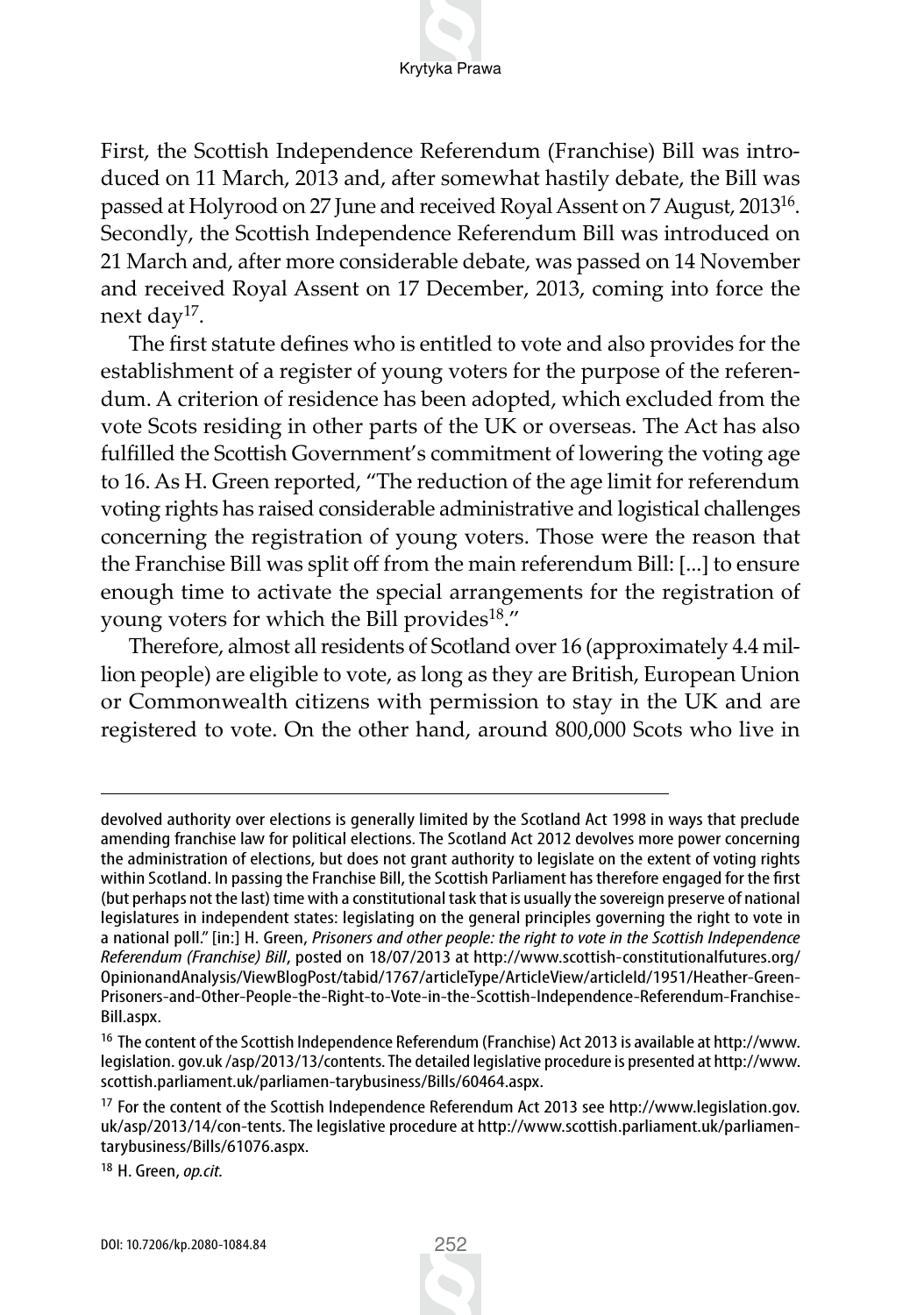other parts of the UK have been stripped of their voting rights<sup>19</sup>. It also means that roughly 400,000 people from elsewhere in Britain (mostly from England) who reside in Scotland will be able to exercise a direct say on its future. Hence, it is legitimate to say that the legislation has enfranchised the people who live in Scotland, rather than the people of Scotland.

The second piece of legislation has made provisions for holding of the referendum, determining the question ("Should Scotland be an independent country?"), the date (18 September, 2014) and setting out the procedural arrangements. Voters will only be able to answer "yes" or "no" to the referendum question and only a simple majority is required to win.

# 5

### **THE REFERENDUM CAMPAIGN – "YES SCOTLAND" VERSUS "BETTER TOGETHER"**

Yes Scotland is a movement representing political parties, organisations and individuals in support of a "Yes" vote in the Scottish independence referendum. By contrast, Better Together is an alliance of political parties, including Scottish Labour, Conservatives and Liberal Democrats, organisations and individuals backing a "No" vote in the referendum<sup>20</sup>. Both campaigns were launched in mid-2012.

The Scottish National Party has long advocated Scotland's independence from the United Kingdom and has managed to capture a significant share of support among Scottish voters since the 1970s. It has therefore become a major political and governmental force behind the pro-independence campaign. The 300+ year old Union between England and Scotland has been

<sup>&</sup>lt;sup>19</sup> As H. Green aptly observed, "So a migrant worker from Poland, living in Scotland for a few short years is enfranchised, while a Scot spending a similar spell living and working in England is not. This is a consequence of the Scottish Government's policy choice to adopt wholesale the local government franchise rules rather than designing an entirely separate register of referendum electors. Doing so is an effective way of reducing the administrative costs of the referendum by permitting the use of existing local government electoral registers. It does, however, produce anomalies in the distribution of voting rights that could be perceived as unfair to some of those disenfranchised as a result." *Ibidem.*

<sup>&</sup>lt;sup>20</sup> The leader of Better Together has been Alistair Darling, a Labour Party politician from Edinburgh and a long-time member of Tony Blair's and Gordon Brown's cabinets, including an eminent position of the Chancellor of the Exchequer (2007–10).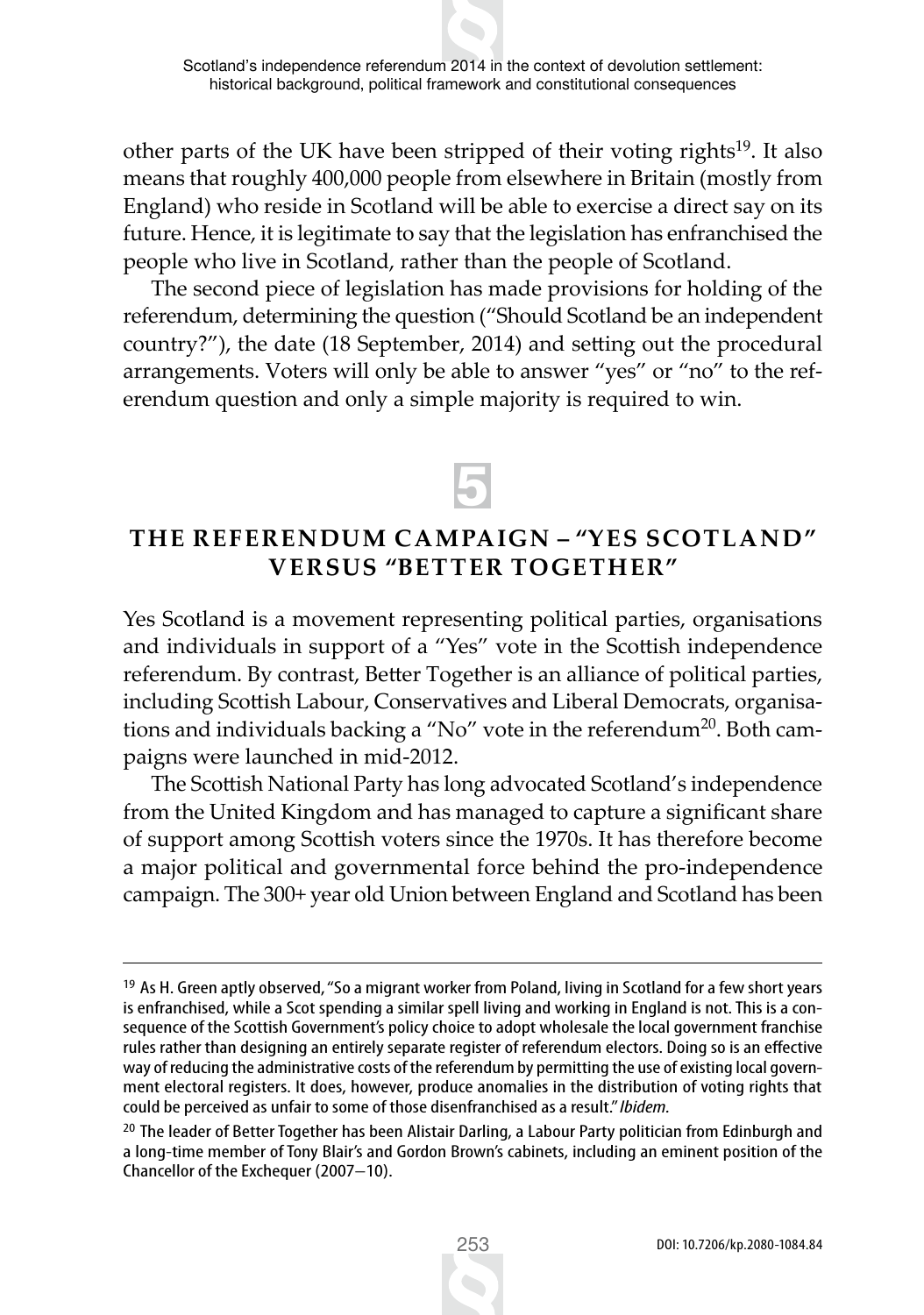presented as only a marriage of convenience21. **Yes Scotland emphasises** that the independence will create unique opportunities not only to be self- -governed but also to establish a more affluent and prosperous society. Understandingly, it has concentrated on the prospects of making Scotland a better place to live in, in accordance with the idea that Scotland's wealth should be made and spent in Scotland. On the other hand, **Better Together points out** that the partnership between Scotland and the rest of the UK has successfully stood the test of time for more than three centuries and to change that poses substantial risks (thus it has been dubbed by the opponents as "Project Fear") for the nations involved but also for individual people. In this context Better Together has been accused of running a negative campaign and concentrating primarily on potential dangers and losses Scottish people may suffer outside the Union. Better Together campaigners fight back arguing that Yes Scotland has been overoptimistic and does not provide answers to many questions about the future of independent Scotland. The debate has also revealed a clear division between a more social democratic SNP vision of independence and a more neo-liberal approach of major British political parties at Westminster.

One of the most significant events during the pro-independence campaign has been the publication of the **Scottish Government's White Paper** *Scotland's Future: Your Guide to an Independent Scotland*22. It was presented in November 2013 by Alex Salmond, the First Minister. The seminal document of some 650 pages covers almost all controversial issues associated with prospective independence. It promises to maintain and expand the welfare state policies enacted by the devolved Scottish parliament (regarding e.g. education, health care and personal care for the elderly). It also contains a 200-page separate section of 650 most commonly asked questions and answers to them, aimed at dispelling doubts about, among many other concerns, future economic situation, business, employment, welfare, external relations, citizenship, borders (particularly the land border with England),



<sup>&</sup>lt;sup>21</sup> Historically, when the 1707 Acts of Union were signed Scotland got access to English markets at home and particularly abroad at the time of economic hardship, and England stabilised its only land border and political-military relationship with a sometimes aggressive northern neighbour. At modern times strong economic ties have offered considerable financial advantages to the Scottish welfare state but also to the English economy through "Scottish" oil and gas reserves in the North Sea.

<sup>&</sup>lt;sup>22</sup> The document is available at http://www.scotland.gov.uk/Publications/2013/11/9348/0 or downloadable in various formats from http://www.scottishindependencereferendum.info/whitepaper.html.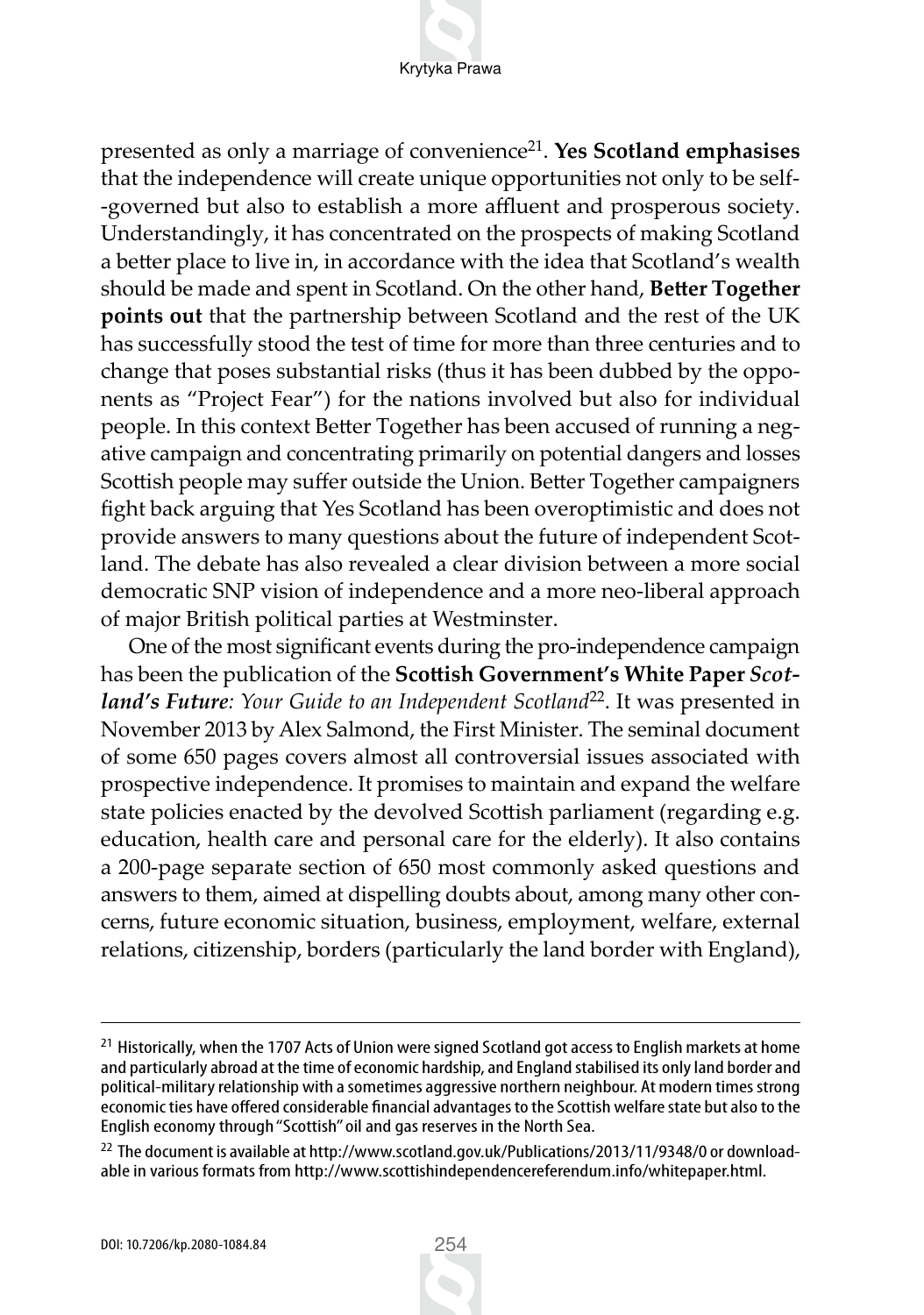and the independence referendum itself, along with the issues of future constitutional order and governmental institutions of sovereign Scotland.

At the time of the White Paper publication the then current data suggested that almost half of voters were still in favour of retaining the Union, while little more than a third supporting independence. A number of explanations can be put forward to interpret **scepticism of** so many **Scottish people**23. First, some Scots are satisfied with the devolution settlement or expect enhancing it but within the Union. Secondly, they already think of themselves as a separate nation and do not see the need for a new and radical constitutional arrangement. Thirdly, they are simply worried about legal and practical consequences of independence and do not want to step into the unknown, as breaking up the Union is a complicated and burdensome process. Finally, the referendum is sometimes perceived as the politicians' game and expression of their ambitions and antagonism, not necessarily conducted in the public interest.

Interestingly, one of the most sceptical groups is the business community. The separate surveys carried out by Professors David Bell and Brad Mackay have shown that "Businesses tend to see significantly more risk and uncertainty associated with Scottish independence than they do opportunity $24$ .

It is worth mentioning that a critique of independence approach and consequent willingness to retain Scotland within the Union have led to a plethora of proposals concerning the transformation of the current devolution settlement in a way that might be satisfying for the population of Scotland and convince them to say "no" on 18 September, for example:

- : the Scottish Liberal Democrats' Home Rule and Community Rule Commission report *Federalism: the best future for Scotland*, published in 2012;
- : the Institute for Public Policy Research paper *Funding devo more: fiscal options for strengthening the union*, published in January 2013;
- : the Scottish Labour Party's Devolution Commission report, published in March 2014;

<sup>&</sup>lt;sup>23</sup> Cf. e.g. some academic websites with plentiful in-depth analysis of the Scottish independence question: http:// www.futureukandscotland.ac.uk/, http://www.referendum.ed.ac.uk/, http://theconversation. com/search?q=scottish+inde pendence, and *Devolution Matters* blog by Professor Alan Trench: http:// devolutionmatters.wordpress.com/.

<sup>&</sup>lt;sup>24</sup> See Professor Charlie Jeffery's analysis at http://www.futureukandscotland.ac.uk/blog/scottish-businesses-and-referen-dum, posted on 04/09/2014.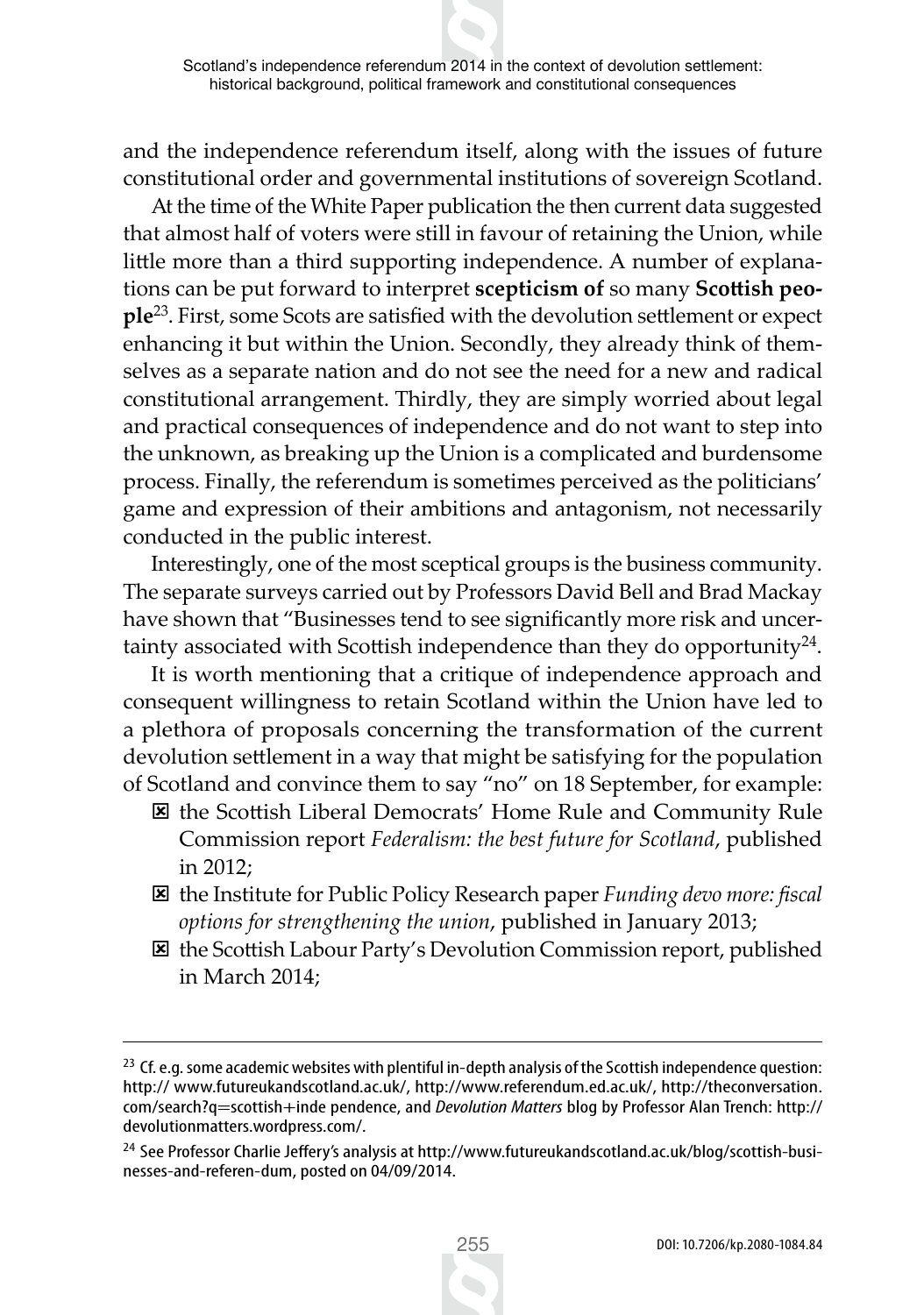

- $\boxtimes$  the Strathclyde Commission report, published by the Scottish Conservatives on 2 June, 2014;
- : the Devo Plus (a cross-party and non-party grouping, set up by a think tank Reform Scotland) reports.

All the above-mentioned documents have two things in common – they promote greater financial powers of the Scottish Parliament, particularly in the area of taxation, and also all included propositions are feasible only as long as Scotland stays within the UK.

Finally, it must be noted that over time the race has become much tighter and recent **polling has shown** either precarious balance between both sides or even a slight pro-independence majority<sup>25</sup>. This had some immediate consequences, in the form of the current Conservative Chancellor of the Exchequer George Osborne's announcement. He responded to the unfavourable polls and declared that further powers for Scotland will be devised. However, this should arise a question about the rationale behind the UK government's policies. As Charlie Jeffery noticed, "some kind of firmer pledge on enacting more powers quickly could have been given months ago. Edging towards this pledge only after the most influential pollster in UK-level politics reports a significant Yes advance smacks of a transition from earlier complacency to knee-jerk reaction. It might well be asked whether this transition is credible. It certainly seems to lack any sense of clear strategy26."

# 6

### **THE IMPLICATIONS OF INDEPENDENCE**

Scotland is the most northerly of the four parts constituting the United Kingdom. It occupies about one-third of the state's territory (almost 80,000km2), on the island of Great Britain. Scotland has a population of

<sup>25</sup> A YouGov poll conducted for *The Sunday Times* just 12 days before the referendum showed – for the first time – a 2 point lead (51 to 49%, excluding wouldn't votes and don't knows) of the independence camp; see http://yougov.co.uk/ news/ 2014/09/06/latest-scottish-referendum-poll-yes-lead/.

<sup>26</sup> C. Jeffery, *Responding to the polls*, posted on 07/09/2014 at http://www.futureukandscotland.ac.uk/ blog/responding-polls.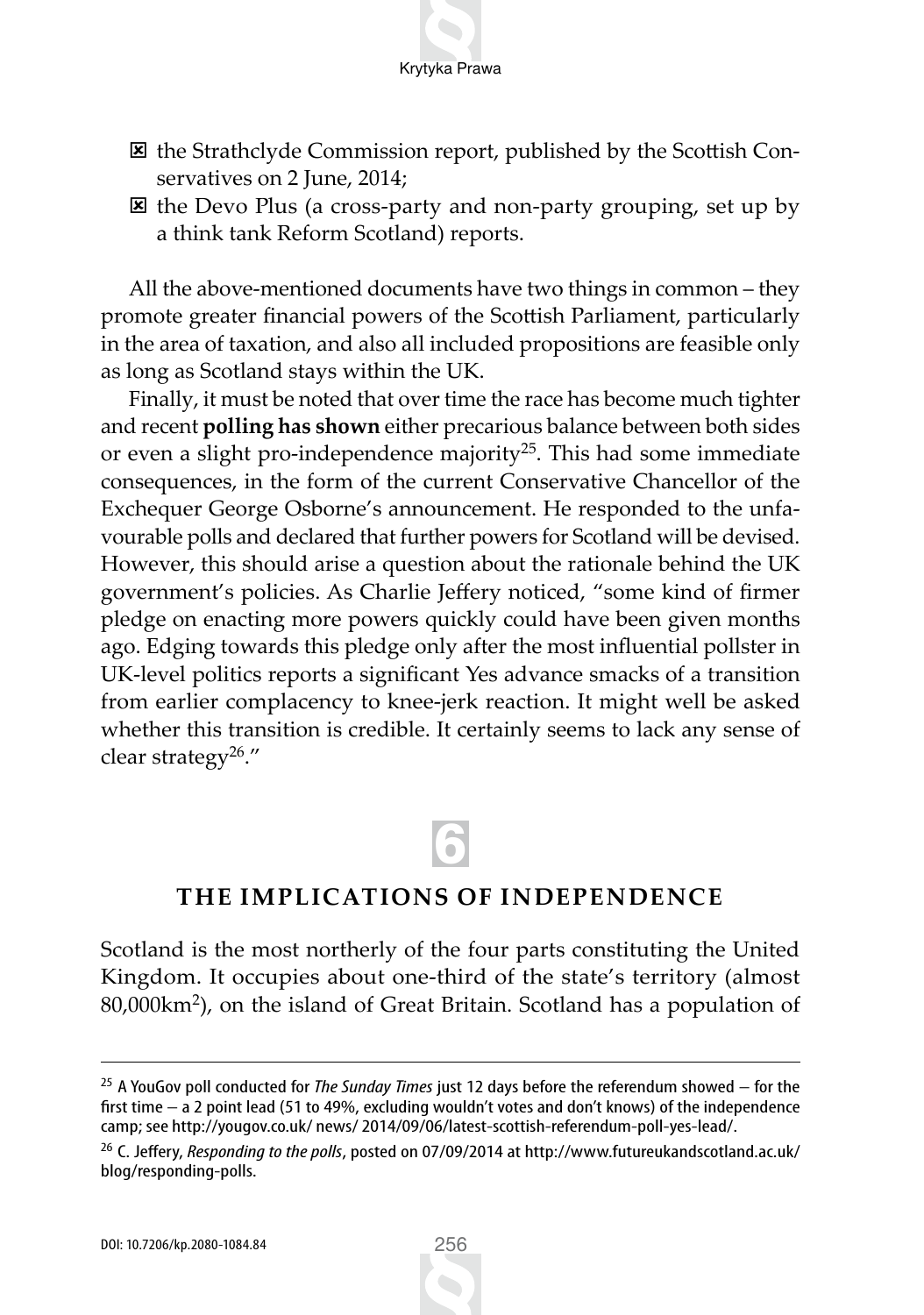roughly 5 million (8% of the UK) and it contributes some 8% to the country's GDP.

**"Yes" vote** on 18 September would undoubtedly have far-reaching constitutional, political, economic, and social **consequences** for everyone involved27. But as far as specific effects are evaluated only educated guesses can be made. It has been often emphasised in the referendum debate that uncertainty is in the nature of the forthcoming decision. The choices to be made if Scotland declares independence will depend not only on internal circumstances but also on the reaction of the British government and international partners across the EU, NATO and other organisations. As Professor Neil Walker of the University of Edinburgh Law School described, "we are talking about the deeply embedded and closely enmeshed political and economic infrastructure of a 300 year old state; about its common monetary and fiscal framework and financial institutions, its National Health Service and wider system of social welfare, its dense network of common regulatory agencies, its armed forces, its global diplomatic presence, and its membership of key international institutions from the EU to the UN Security Council, and from NATO to the G8 and G2028." Additional difficulty stems from the fact that both sides of the debate often refer to the same authoritative sources of information but then interpret the data differently.

Generally the **economic issues** have taken centre stage in the referendum campaign so far, with two major concerns – oil and currency. Massive North Sea oil and gas reserves that currently belong to the UK would fall under Scottish jurisdiction. Their exploitation is vital to prospects for economic growth and to the Scottish government's case for independence. Its



<sup>&</sup>lt;sup>27</sup> An illuminating assessment of potential consequences of Scotland's independence can be found in I. McLean, J. Gallagher, G. Lodge, *Scotland's choices: the referendum and what happens afterwards*, Edinburgh 2013. A convincing case for independence, with a section including responses to some of the most commonly expressed doubts about Scotland's viability in this respect, has been put forward in S. Maxwell, *Arguing for independence: evidence, risk and tackling the wicked issues*, Edinburgh 2012. Comprehensive, although potentially overly optimistic, answers to all the popular questions at the heart of the debate have been given in the afore-mentioned Scottish Government's White Paper *Scotland's Future: Your Guide to an Independent Scotland*.

<sup>28</sup> *The uncelebrated Union*, posted on 12/08/2014 at http://www.referendum.ed.ac.uk/the-uncelebratedunion/. With regard to NATO accession, a potential area of conflict would include the future of the UK's nuclear deterrent in the form of Trident missiles, which are currently placed in Coulport storage facility and Faslane naval base, both in Scotland. The SNP and its government have repeatedly opposed the presence of the Trident system on the Scottish soil and declared in the above-mentioned *Scotland's Future...*  White Paper their commitment to secure the earliest safe withdrawal of all elements of the Trident system from independent Scotland (Q&A 328).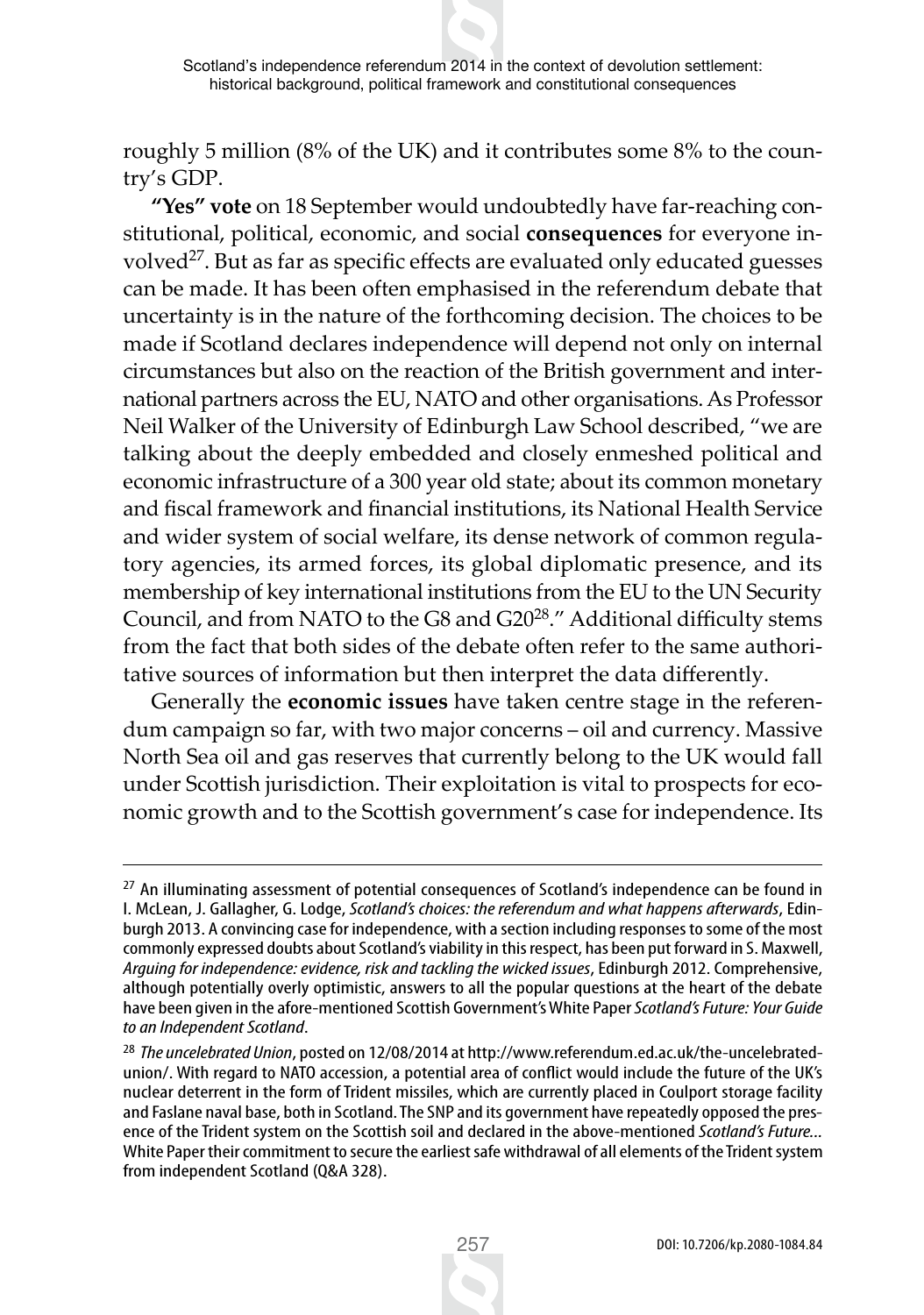opponents argue the resources are overestimated and will not solve all the economic problems that independent Scotland will be confronted with. Currency has been another point of disagreement. The SNP wants to retain the pound as part of a currency union with the UK, while Westminster has already declared its veto to the would-be common currency. In conclusion, there is no certainty – again – whether independent Scotland would be more or less prosperous.

Another issue dominating the debate has been the **international relations**, particularly with the EU<sup>29</sup>. Independent Scotland would have to re-apply for membership in international organisations and re-negotiate at least some of the existing treaties. Scotland as a new state would not automatically become a member of the EU and during the process of accession would most likely not be offered any rebate that had been earlier negotiated by the UK. However, as part of the EU for over 40 years it is already fully compliant with the acquis communautaire, meets the Copenhagen criteria and might be admitted on an accelerated basis. On the other hand, the independence opponents have suggested that countries like Spain might either veto Scottish accession, for fear of creating the precedent in cases like Catalonia, or present difficulties during the membership negotiations, to demonstrate that secession is costly. But it must be noted in this context that in the case of Scotland the whole process is consensual and based on mutual agreement between the British and Scottish governments, which does not apply to the relationship between authorities in Madrid and Barcelona. As Professor Keating put it, "Scotland would be recognised by the UK. There is no reason for any of the other EU members to refuse recognition. There is no precedent for a seceding state, recognized by the host state, not being recognized by others. [...] As the UK Government noted in one of its papers, the Nordic states completed negotiations in  $1-2$  years<sup>30</sup>." And during the process of accession European law would be binding until repealed, as it has already become part of the law of Scotland.



<sup>&</sup>lt;sup>29</sup> For a wider analysis of the issue see e.g. M. Keating, currently Professor of Scottish Politics at the University of Aberdeen, *Scottish independence and the EU*, posted on 17/02/2014 at http://www.futureukandscotland.ac.uk/blog/scot-tish-independence-and-eu; idem, *Scottish independence: simple question - but no easy answers*, posted on 03/07/2013 at http://theconversation.com/scottish-independence-simplequestion-but-no-easy-answers-15316.

<sup>30</sup> M. Keating, *Scottish independence...*, *op.cit.*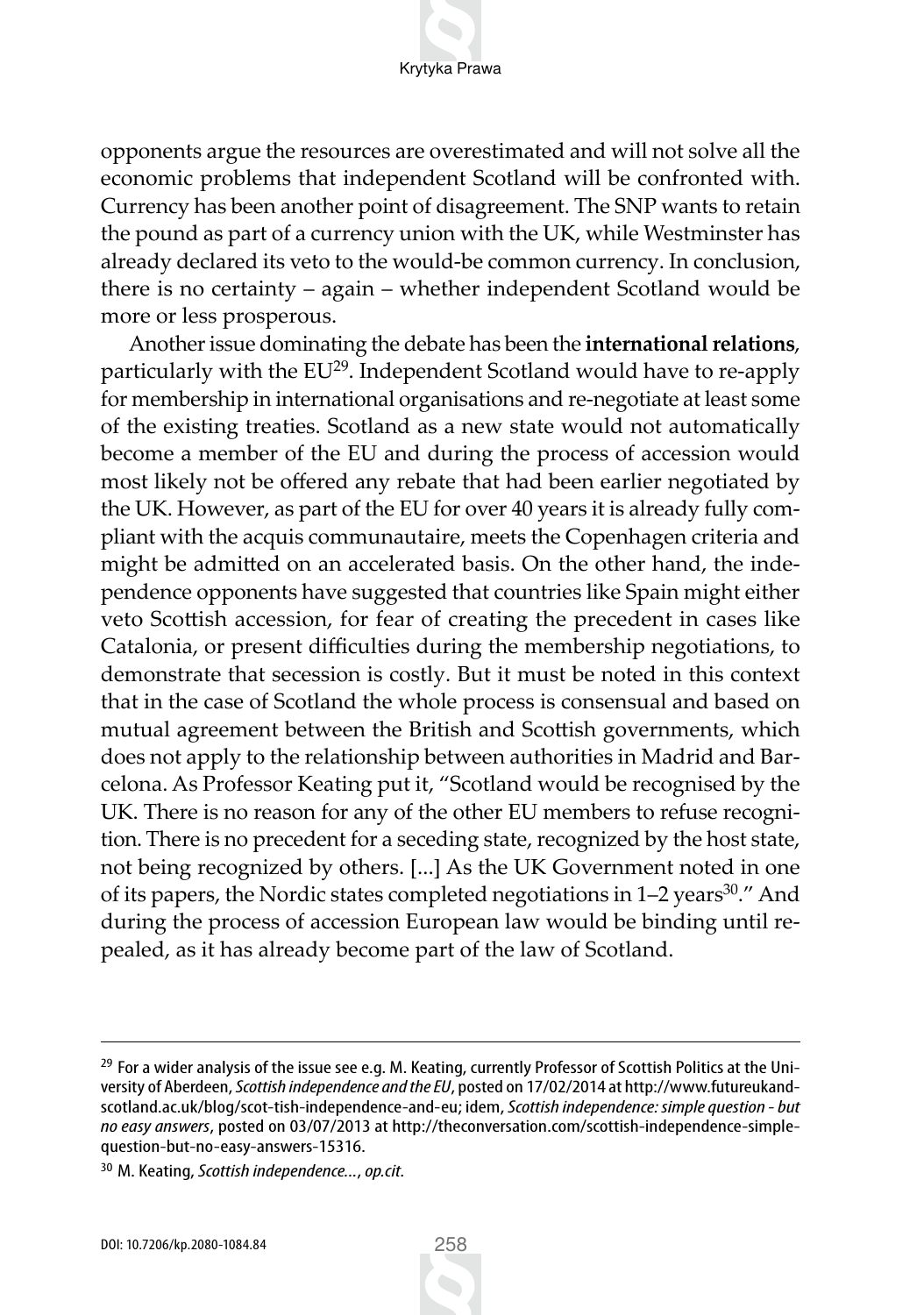Another interesting point regards the Conservatives' proposals for a referendum on the UK's membership of the EU by the end of 2017. The SNP has taken advantage of David Cameron's pledge and proclaimed that the only way for Scotland to stay in Europe is to vote for independence. And recurring public opinion surveys found that Scottish voters are less Eurosceptic than those in England.

Finally, the **consequences for** the **rest of** the **UK** should be considered. Apart from the obvious constitutional and legislative challenges, some political repercussions should be evoked here. Currently Scotland is represented in the House of Commons of the British Parliament by 59 members. In the 2010 elections 41 Labour MPs but only 1 Conservative were sent to Westminster, the remaining include 11 Liberal Democrats and 6 SNP Members. Without Scotland the UK's Parliament and British politics are likely to move rightwards. This might mean better chances for long-lasting Tory majorities, but also an ideological shift to the right of the Labour Party and the Liberal Democrats to appeal to new voters.

# 7

#### **CONCLUDING REMARKS**

A vote in the independence referendum means a momentous decision for the Scottish electorate. First, because they will be given a chance to create a new state, and secondly because such decision will be practically irreversible. The residents of Scotland are exercising their democratic rights of territorial and political self-determination, which has been refused to so many other nations and ethnic groups. And the way both sides have been resolving the dispute of such fundamental character stands as **a model** for dealing with the issue in a democratic society.

It might be now considered what happens after 18 September. If a "Yes" vote prevails the Scottish government will start negotiations with the UK government. Mr Salmond wants to reach a final agreement by early 2016 to be able to observe Independence Day in March 2016 and the first elections to an independent Scottish parliament to be held later in May. But first, extremely challenging negotiations to form an independent state will follow the referendum. There is a large number of highly conflicting issues to be determined and there is obviously no precedent in British constitutional

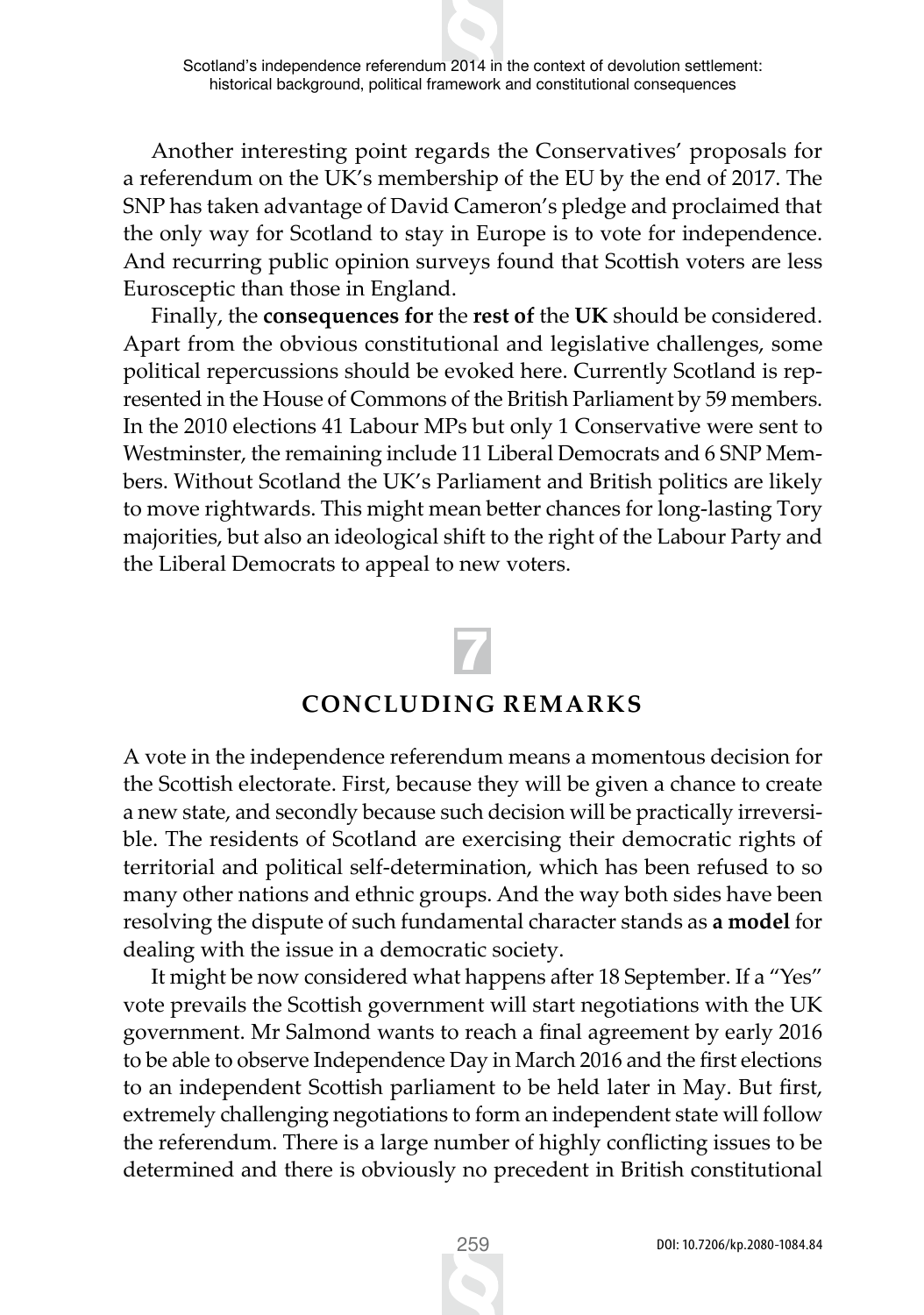Krytyka Prawa

practice (most of Ireland left the Union after World War I under entirely different circumstances).

However, if there is a majority "No" vote and Scotland stays in the UK there will still be adjustment of the British territorial constitution, in line with the recommendations of the Calman Commission on Scottish Devolution and conforming to the regulations of the Scotland Act 2012. There is a range of options for further devolution, including the so-called "Devo Max" ("devolution-max") and "Devo Plus" proposals. First and foremost, they all boil down to giving the Scottish Parliament more tax powers. But for Scotland itself shifting still more power from Westminster to Edinburgh may mean less influence at the centre, with diminishing number of Scottish MPs in the British Parliament, and worsened access to common resources.

Therefore, it can be concluded that regardless of the referendum outcome, Scotland's relationship with the rest of the UK will change considerably.

# 8

#### **POSTSCRIPT**

The above text was written shortly before the referendum date but it has been scheduled for publication after the date, hence the following update seems essential. On 18 September, 2014 Scotland has voted against becoming an independent country, with 2001926 (55,3%) "No" votes against 1617989 (44,7%) "Yes" votes, 191969 votes short of independence, with the distinctively high turnout of 84,59%31. On 19 September, following the results of the referendum, Alex Salmond announced his plans to resign and consequently stepped down from the positions of the leader of the Scottish National Party and the First Minister of Scotland in November, 2014.

#### **BIBLIOGRAPHY**

Alonso S., *Challenging the state: devolution and the battle for partisan credibility – a comparison of Belgium, Italy, Spain and the United Kingdom*, Oxford 2012.

<sup>31</sup> See http://www.bbc.com/news/events/scotland-decides/results.